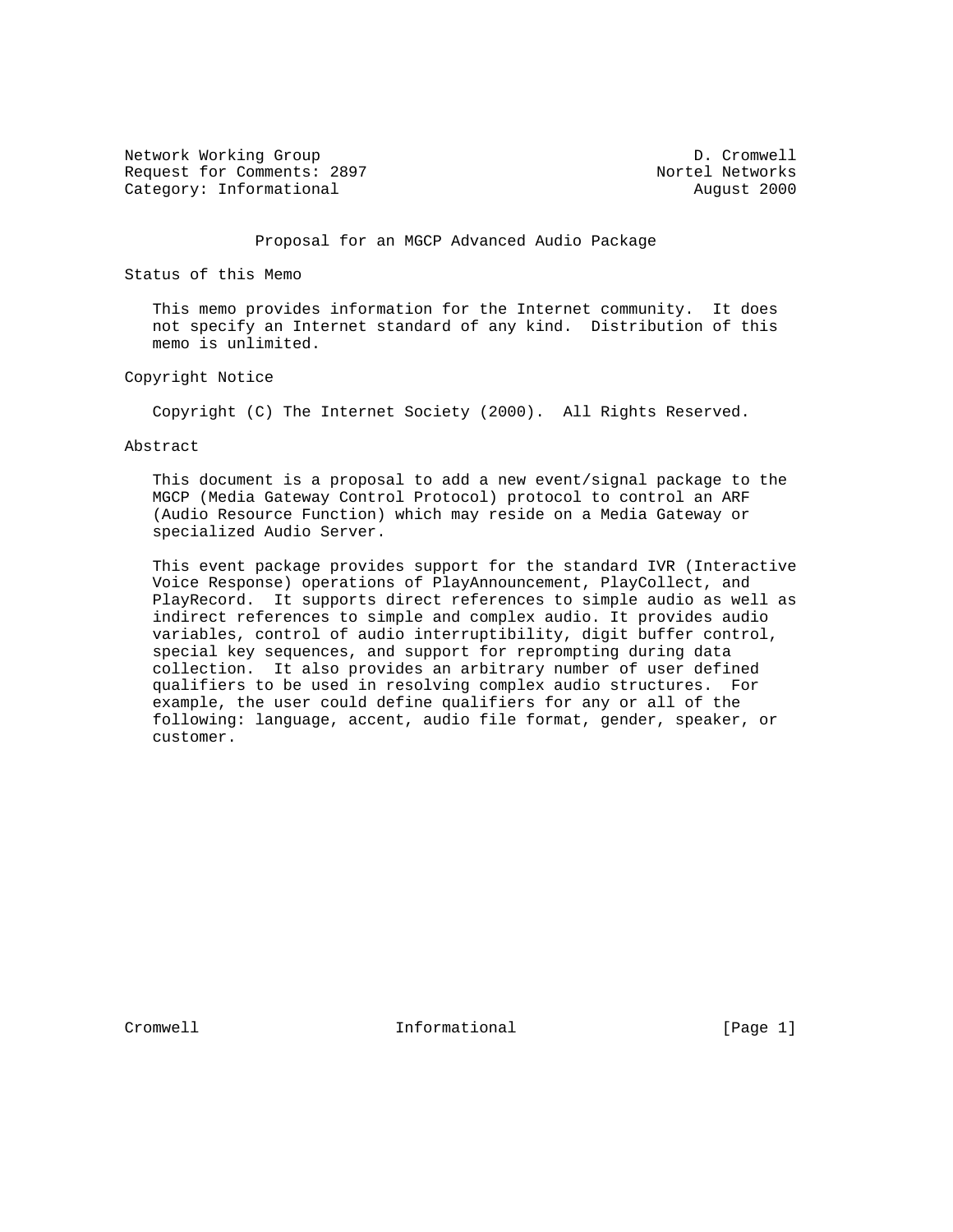Table of Contents

|    | 2              |
|----|----------------|
|    | 3              |
|    | 3              |
|    | $\overline{4}$ |
|    | 5              |
| 3. | 5              |
| 4. | 7              |
| 5. | - 7            |
|    |                |
|    | 17             |
| 8  |                |
|    |                |
|    |                |
|    |                |
|    |                |
|    | 32             |
| 14 |                |
|    |                |

## 1. Introduction

 The following syntax supports both simple and complex audio structures. A simple audio structure might be a single announcement such as "Welcome to Bell South's Automated Directory Assistance Service". A more complex audio structure might consist of an announcement followed by voice variable followed by another announcement, for example "There are thirty seven minutes remaining on your prepaid calling card," where "There are" is a prompt, the number of minutes is a voice variable, and "minutes remaining on your prepaid calling card" is another prompt.

 It is also possible to define complex audio structures that are qualified by user defined selectors such as language, audio file format, gender, accent, customer, or voice talent. For instance, if the above example were qualified by language and accent selectors, it would be possible to play "There are thirty seven minutes remaining on your prepaid calling card" in English spoken with a southern accent or in English spoken with a mid-western accent, providing that the audio to support this had been provisioned.

 There are two methods of specifying complex audio. The first is to directly reference the individual components. This requires a complete description of each component to be specified via the protocol. The second method is to provision the components on the Audio Server as a single entity and to export a reference to that entity to the call agent. In this case, only the reference (plus any

Cromwell Informational [Page 2]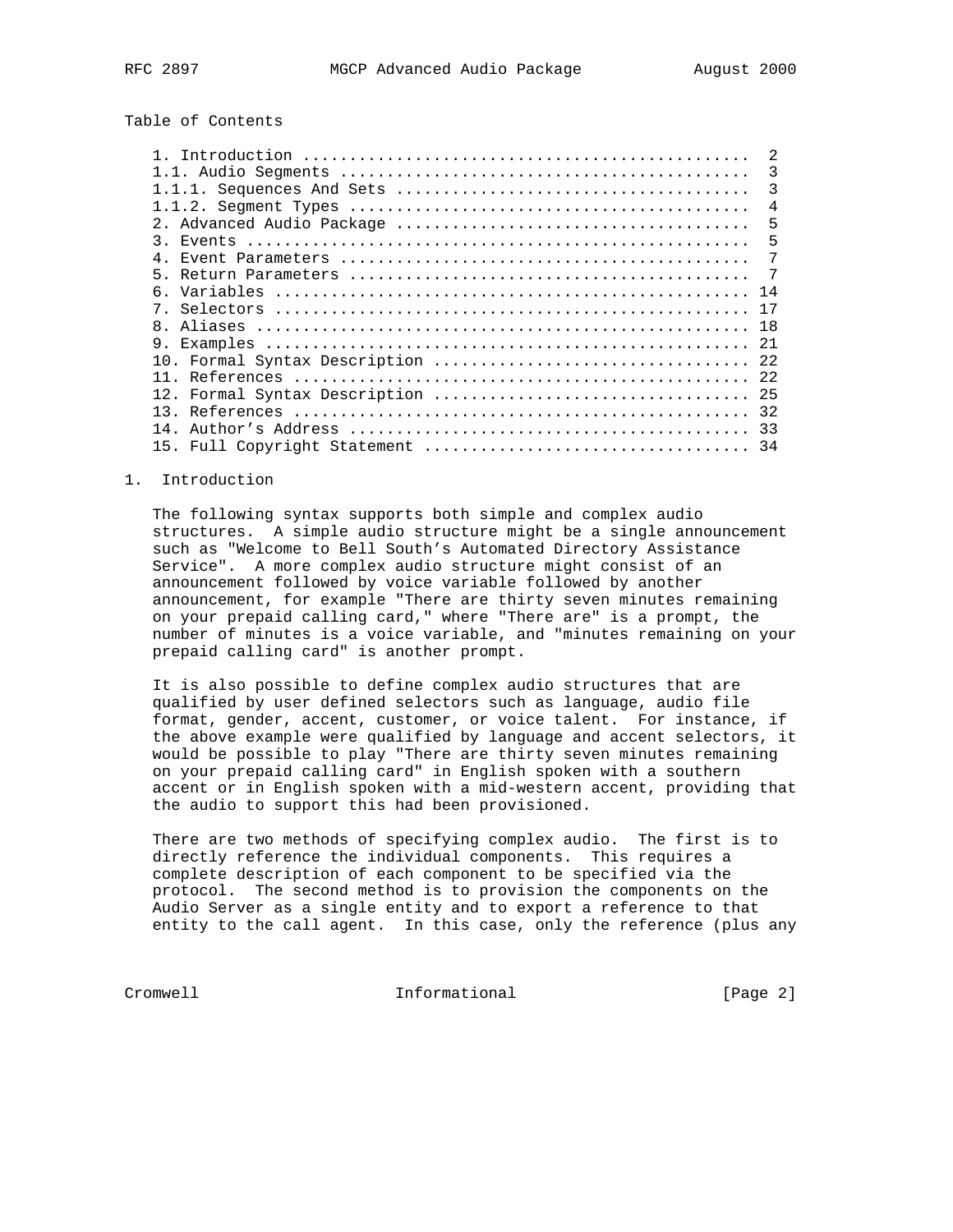dynamic data required, such as a variable data) is passed via the protocol, and no specification of individual components is necessary.

 The Audio Server Package provides significant functionality most of which is controlled via protocol parameters. Most parameters are optional, and where ever possible default to reasonable values. An audio application that references to provisioned, complex audio structures, and which takes advantage of parameter optionality and defaults, can specify audio events using a minimum of syntax.

### 1.1. Background

 The next two sections contain background information which may be helpful in understanding the syntax.

1.1.1. Sequence And Sets

 The syntax supports abstractions of set and sequence for storing and referencing audio data.

 A sequence is a provisioned sequence of one or more audio segments. Component segments are not necessarily all of the same type. Every sequence is assigned a unique segment id. On playback, a sequence id reference is deconstructed into its individual parts, each of which is played in order.

 A set is a provisioned collection of audio segments with an associated selector. On playback, the selector value is resolved to a particular set element. Selector types are supported by the syntax, but individual selector types are not defined in the syntax except for the pre-defined language selector; they are instead defined by the user (i.e. provisioner). A user could define one or more of the following selector types: language, accent, audio file format, gender, accent, customer, or day of the week. For each selector type, the user must define a range of valid values. The user may also choose to define a default value. At runtime if a selector value is not supplied the default value is used.

 For example, to support an application which plays a particular piece of audio in either English, French, or Russian, a provisioner would define a set with the pre-defined selector, "Lang", and would define three possible values for that selector, "eng", "fra", and "rus". The provisioner would then provision three recordings of the prompt, one in each language, and would associate the French recording with the "fra" selector value, etc. The provisioner also could define a default value of the selector when no selector value is supplied, "eng" for instance. The entire set would be assigned a unique segment id.

Cromwell **Informational** Informational [Page 3]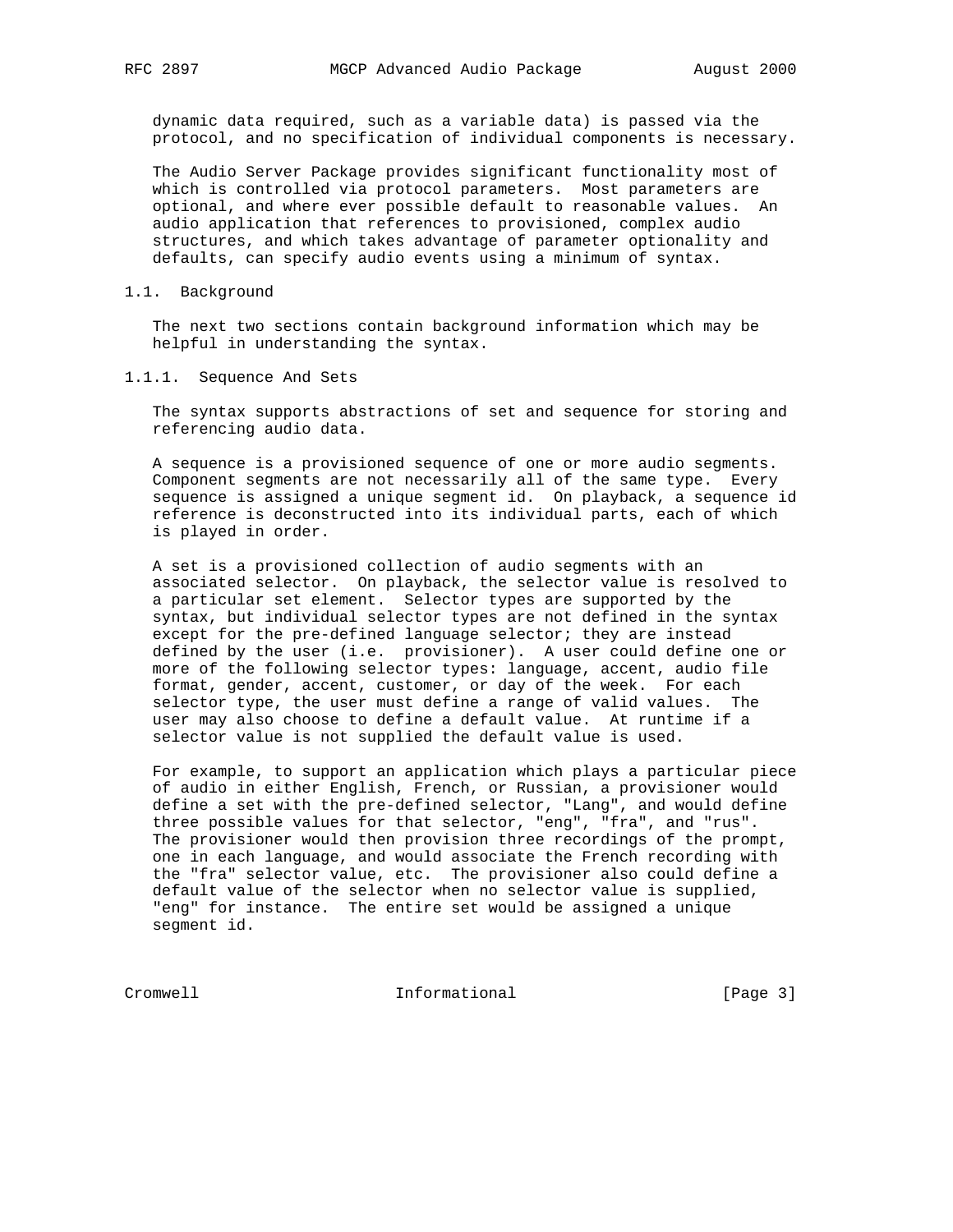At runtime a reference to the set with the selector set to "rus" would result in the Russian version of the prompt being played. A reference to the set with no selector would result in the English version of the prompt being played since English has been set as the default selector value.

 Nested definition of both sets and sequences is allowed, i.e. it legal to define a set of sets or a sequence of sequences. In addition, audio structures may also be specified by intermixing sets and sequences, and it is possible to specify a set of sequences or a sequence containing one or more set elements. Direct or transitive definition of a set or segment in terms of itself is not allowed.

1.1.2. Segment Types

The syntax supports the following segment types:

 RECORDING: A reference by unique id to a single piece of recorded audio.

 RECORDINGs may be provisioned or they may be made during the course of a call. A RECORDING made during the course of a call can be temporary or persistent. A temporary RECORDING lasts only for the life of the call during which it was recorded. A persistent RECORDING lasts beyond the live of the call during which it was recorded.

 A provisioned RECORDING may be replaced (or overridden) by a persistent RECORDING. A reference to the id of the provisioned RECORDING will then resolve to the persistent RECORDING. The overriding persistent audio can subsequently be deleted and the original provisioned audio can be restored.

 A provisioned RECORDING may be overridden more than once. In this case, the id of the provisioned RECORDING refers to the latest overriding RECORDING. When the overriding RECORDING is deleted, the original provisioned RECORDING is restored, even if the segment has been overridden multiple times.

 TEXT: A reference to a block of text to be converted to speech or to be displayed on a device. Reference may be by unique id to a block of provisioned text or by direct specification of text in a parameter.

 SILENCE: A specification of a length of silence to be played in units of 100 milliseconds.

Cromwell **Informational** Informational [Page 4]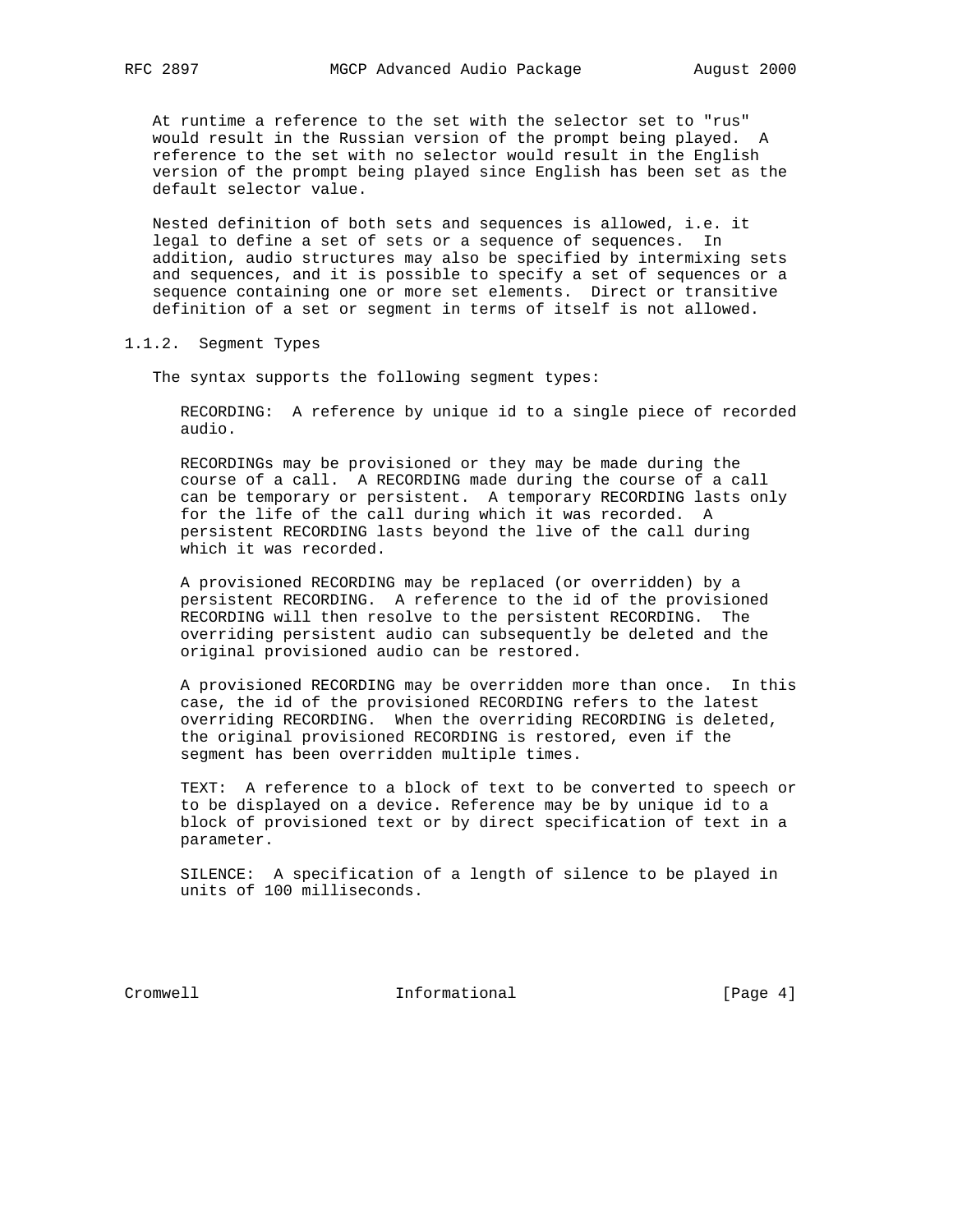TONE: The specification of a tone to be played by algorithmic generation. Most tones however will probably be recorded, not generated. Exact specification of this segment type is tbd.

 VARIABLE: The specification of a voice variable by the parameters of type, subtype, and value. Specification of variables is considered in more detail in a subsequent section of this document.

 SEQUENCE: A reference by unique id to a provisioned sequence of mixed RECORDING, TEXT, SILENCE, TONE, VARIABLE, SET, or SEQUENCE segments. Nested definition of SEQUENCE segments is allowed. Direct or transitive definition of a SEQUENCE segment in terms of itself is not allowed.

 SET: A reference by unique id to a provisioned set of segments. The intended and recommended use of the SET type is that all segments in the set should be semantically equivalent, however there is no real way of enforcing this restriction either in the protocol or in provisioning. Every set has an associated selector which is used at runtime to resolve the set reference to a specific element of the set. The elements of a set may one of the following segment types: RECORDING, TEXT, TONE, SILENCE, SEQUENCE, or SET. Specific selector types are not specified by the protocol and must be defined by the user. Nested definition of SET segments is allowed. Direct or transitive definition of a SET segment in terms of itself is not allowed.

2. Advanced Audio Package

Package Name: AU

 This package defines events and signals for an ARF package for an Audio Server Media Gateway.

3. Events

| Symbol     | Definition        | R           | S  | Duration |
|------------|-------------------|-------------|----|----------|
| pa(parms)  | PlayAnnouncement  |             | TO | variable |
| pc(parms)  | PlayCollect       |             | TΟ | variable |
| pr(parms)  | PlayRecord        |             | TΟ | variable |
| es(param)  | EndSignal         |             | BR |          |
| oc(parms)  | OperationComplete | $\mathbf x$ |    |          |
| of (parms) | OperationFailed   | $\mathbf x$ |    |          |
|            |                   |             |    |          |

Cromwell **Informational** Informational [Page 5]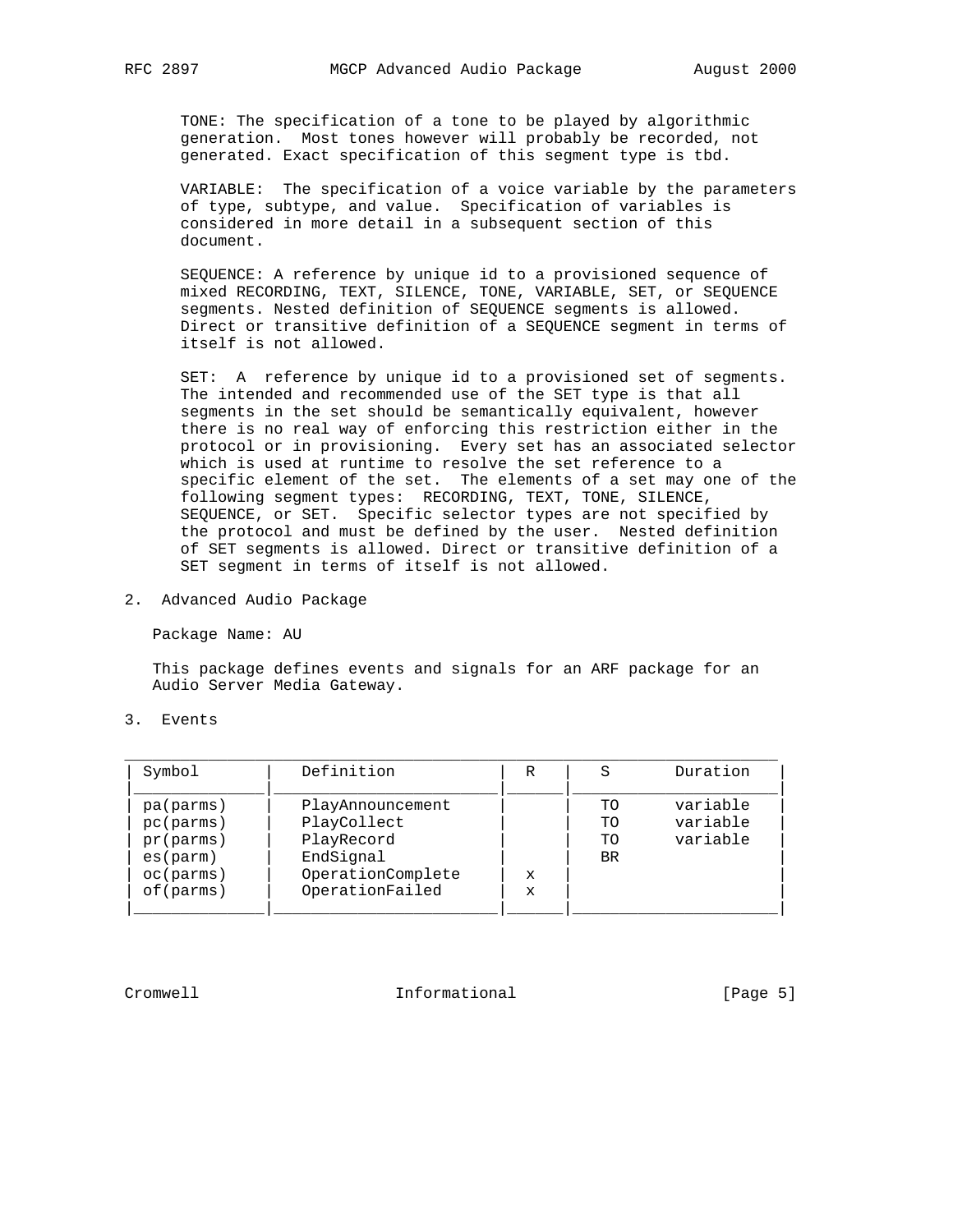The events provided by the AS Package are defined as follows:

PlayAnnouncement:

 Plays an announcement in situations where there is no need for interaction with the user. Because there is no need to monitor the incoming media stream this event is an efficient mechanism for treatments, informational announcements, etc.

PlayCollect:

 Plays a prompt and collects DTMF digits entered by a user. If no digits are entered or an invalid digit pattern is entered, the user may be reprompted and given another chance to enter a correct pattern of digits. The following digits are supported: 0-9, \*, #, A, B, C, D. By default PlayCollect does not play an initial prompt, makes only one attempt to collect digits, and therefore functions as a simple Collect operation. Various special purpose keys, key sequences, and key sets can be defined for use during the PlayCollect operation.

#### PlayRecord:

 Plays a prompt and records user speech. If the user does not speak, the user may be reprompted and given another chance to record. By default PlayRecord does not play an initial prompt, makes only one attempt to record, and therefore functions as a simple Record operation.

OperationComplete:

 Detected upon the successful completion of a Play, PlayRecord, or Play Collect signal.

OperationFailed:

 Detected upon the failure of a Play, PlayRecord, or PlayCollect signal.

EndSignal:

 Gracefully terminates a Play, PlayCollect, or PlayRecord signal. For each of these signals, if the signal is terminated with the EndSignal signal the resulting OperationComplete event or OperationFailed event will contain all the parameters it would normally, including any collected digits or the recording id of the recording that was in progress when the EndSignal signal was received.

Cromwell **Informational** Informational [Page 6]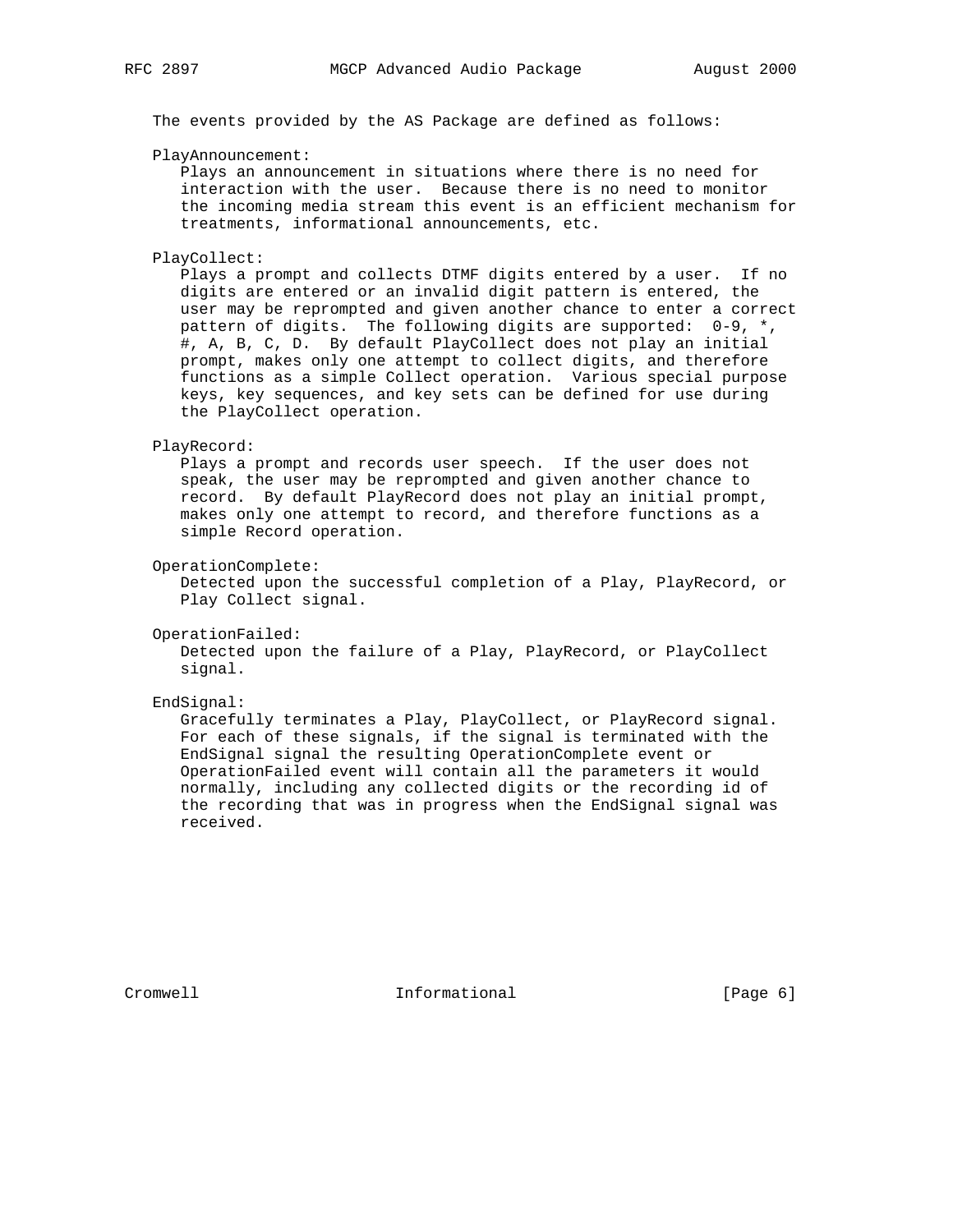# 4. Signal Interactions

 If an Advanced Audio Package signal is active on an endpoint and another signal of the same type is applied, the two signals including parameters and parameter values will compared If the signals are identical, the signal in progress will be allowed to continue and the new signal will be discarded. Because of this behavior the Advanced Audio Package may not interoperate well with some other packages such as the Line and Trunk packages.

# 5. Parameters

 The PlayAnnouncement, PlayRecord, and PlayCollect events may each be qualified by a string of parameters, most of which are optional. Where appropriate, parameters default to reasonable values. The only event with a required parameter is PlayAnnouncement. If a Play-Announcement event is not provided with a parameter specifying some form of playable audio an error is returned to the application.

Cromwell **Informational** Informational [Page 7]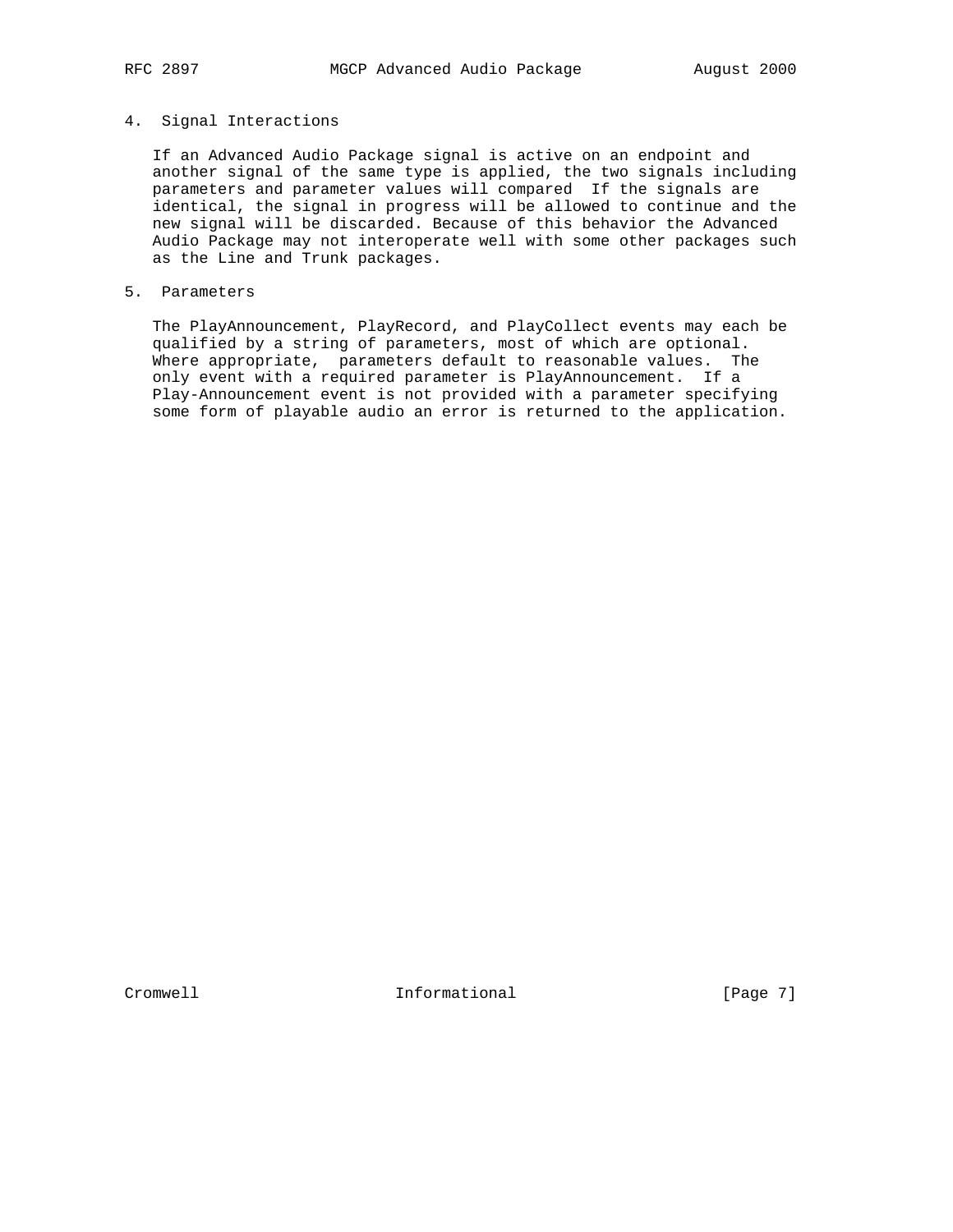| Parameters |                              |              |              |             |
|------------|------------------------------|--------------|--------------|-------------|
| Symbol     | Definition                   | рl           | pc           | pr          |
| an         | announcement                 | $\mathbf{x}$ |              |             |
| ip         | initial prompt               |              | X            | x           |
| rp         | reprompt                     |              | $\mathbf{x}$ | $\mathbf x$ |
| nd         | no digits reprompt           |              | x            |             |
| ns         | no speech reprompt           |              |              | x           |
| fa         | failure announcement         |              | $\mathbf{x}$ | $\mathbf x$ |
| sa         | success announcement         |              | $\mathbf{x}$ | X           |
| ni         | non-interruptible play       |              | X            | X           |
| it         | iterations                   | X            |              |             |
| iv         | interval                     | $\mathbf x$  |              |             |
| du         | duration                     | X            |              |             |
| sp         | speed                        | X            | x            | x           |
| vl         | volume                       | $\mathbf{x}$ | $\mathbf x$  | $\mathbf x$ |
| cb         | clear digit buffer           |              | x            | $\mathbf x$ |
| mx         | maximum # of digits          |              | x            |             |
| mn         | minimum # of digits          |              | x            |             |
| dp         | digit pattern                |              | x            |             |
| fdt        | first digit timer            |              | $\mathbf x$  |             |
| idt        | inter digit timer            |              | x            |             |
| edt        | extra digit timer            |              | $\mathbf{x}$ |             |
| prt        | pre-speech timer             |              |              | X           |
| pst        | post-speech timer            |              |              | X           |
| rlt        | total recording length timer |              |              | x           |
| rsk        | restart key                  |              | x            | x           |
| rik        | reinput key                  |              | $\mathbf x$  | X           |
| rtk        | return key                   |              | $\mathbf x$  | $\mathbf x$ |
| psk        | position key                 |              | $\mathbf x$  | $\mathbf x$ |
| stk        | stop key                     |              | X            | X           |
| sik        | start input key              |              | X            |             |
| eik        | end input key                |              | X            | x           |
| iek        | include end input key        |              | x            |             |
| na         | number of attempts           |              | X            | X           |
|            |                              |              |              |             |

These parameters are shown in the following table:

 Parameters to the Advanced Audio Package events are defined as follows:

Announcement:

 An announcement to be played. Consists of one or more audio segments.

Cromwell **Informational** Informational [Page 8]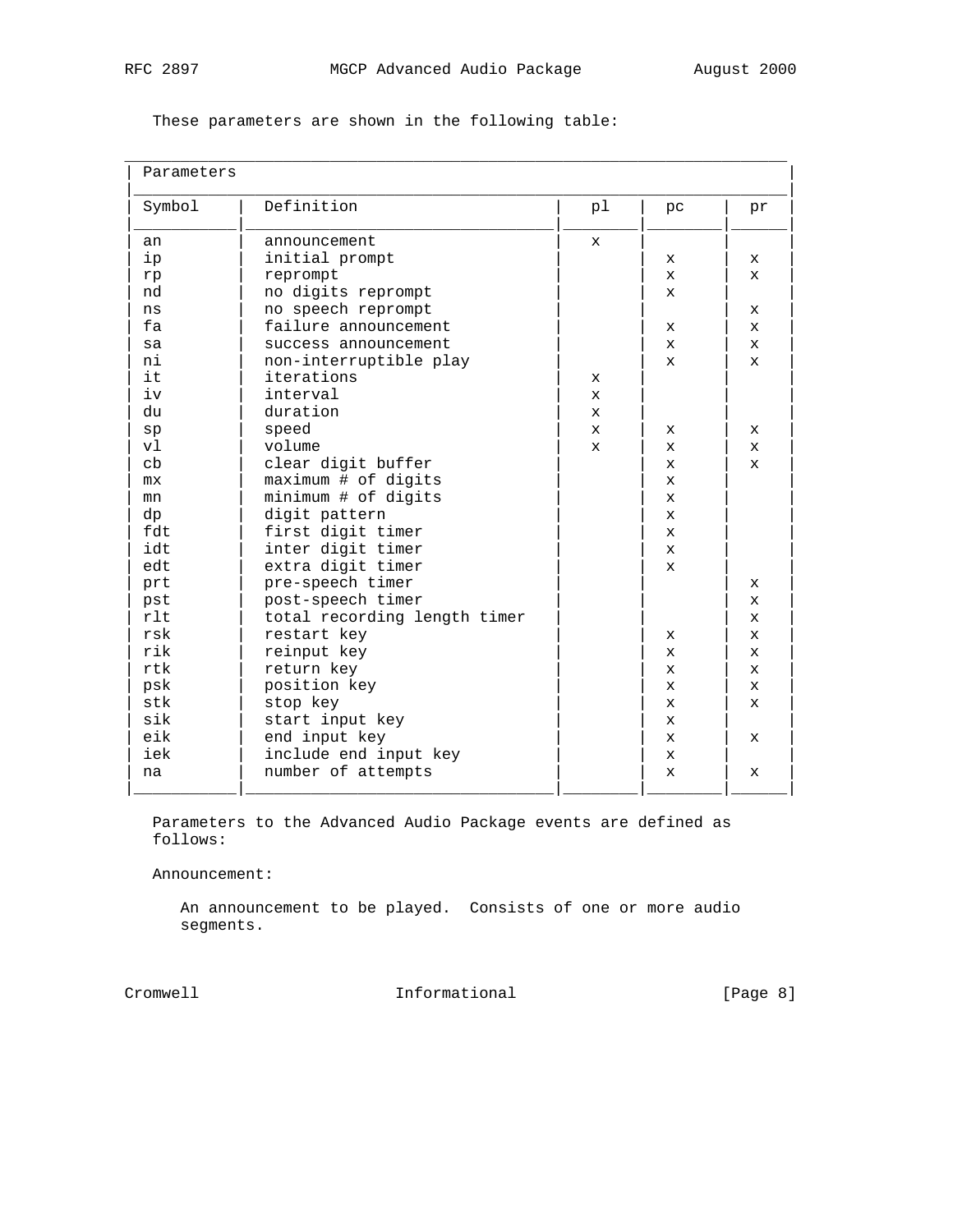Initial Prompt:

 The initial announcement prompting the user to either enter DTMF digits or to speak. Consists of one or more audio segments. If not specified (the default), the event immediately begins digit collection or recording.

Reprompt:

 Played after the user has made an error such as entering an invalid digit pattern or not speaking. Consists of one or more audio segments. Defaults to the Initial Prompt.

No Digits Reprompt:

 Played after the user has failed to enter a valid digit pattern during a PlayCollect event. Consists of one or more audio segments. Defaults to the Reprompt.

No Speech Reprompt:

 Played after the user has failed to speak during a PlayRecord event. Consists of one or more audio segments. Defaults to the Reprompt.

Failure Announcement:

 Played when all data entry attempts have failed. Consists of one or more audio segments. No default.

Success Announcement:

 Played when data collection has succeeded. Consists of one or more audio segments. No default.

Non-Interruptible Play:

 If set to true, initial prompt is not interruptible by either voice or digits. Defaults to false. Valid values are the text strings "true" and "false".

### Iterations:

 The maximum number of times an announcement is to be played. A value of minus one  $(-1)$  indicates the announcement is to be repeated forever. Defaults to one (1).

Cromwell Informational [Page 9]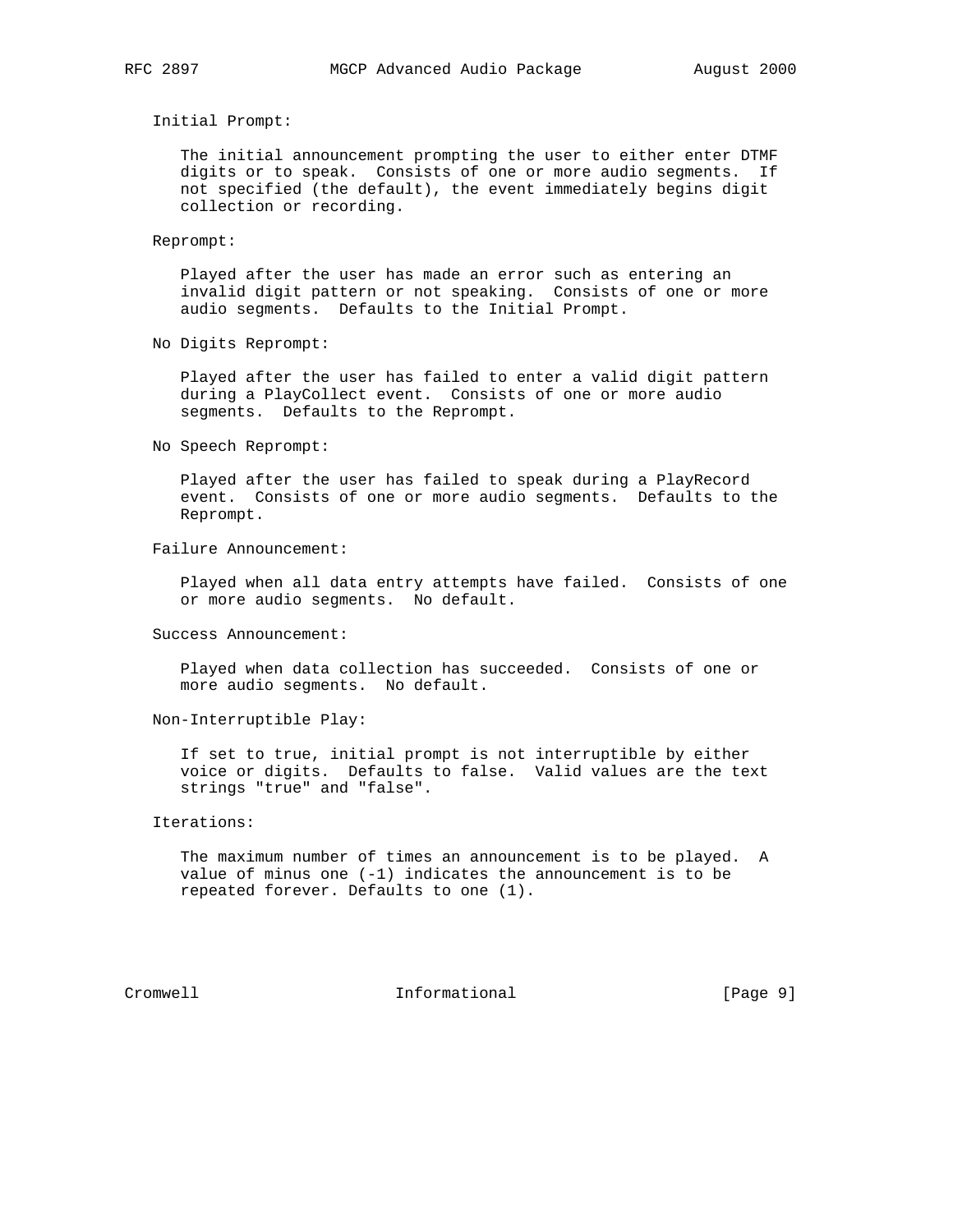## Interval:

 The interval of silence to be inserted between iterative plays. Specified in units of 100 milliseconds. Defaults to 10 (1 second).

## Duration:

 The maximum amount of time to play and possibly replay an announcement. Takes precedence over iteration and interval. Specified in units of 100 milliseconds. No default.

#### Speed:

 The relative playback speed of announcement specifiable as a positive or negative percentage of the original playback speed.

Volume:

 The relative playback volume of announcement specifiable as a positive or negative decibel variation from the original play-back volume.

Clear Digit Buffer:

 If set to true, clears the digit buffer before playing the initial prompt. Defaults to false. Valid values are the text strings "true" and "false".

Maximum # Of Digits:

 The maximum number of digits to collect. Defaults to one. This parameter should not be specified if the Digit Pattern parameter is present.

Minimum # Of Digits:

 The minimum number of digits to collect. Defaults to one. This parameter should not be specified if the Digit Pattern parameter is present.

Digit Pattern:

 A legal digit map as described in section 7.1.14 of the Megaco protocol [6] using the DTMF mappings associated with the Megaco DTMF Detection Package described in the Megaco protocol document

Cromwell Informational [Page 10]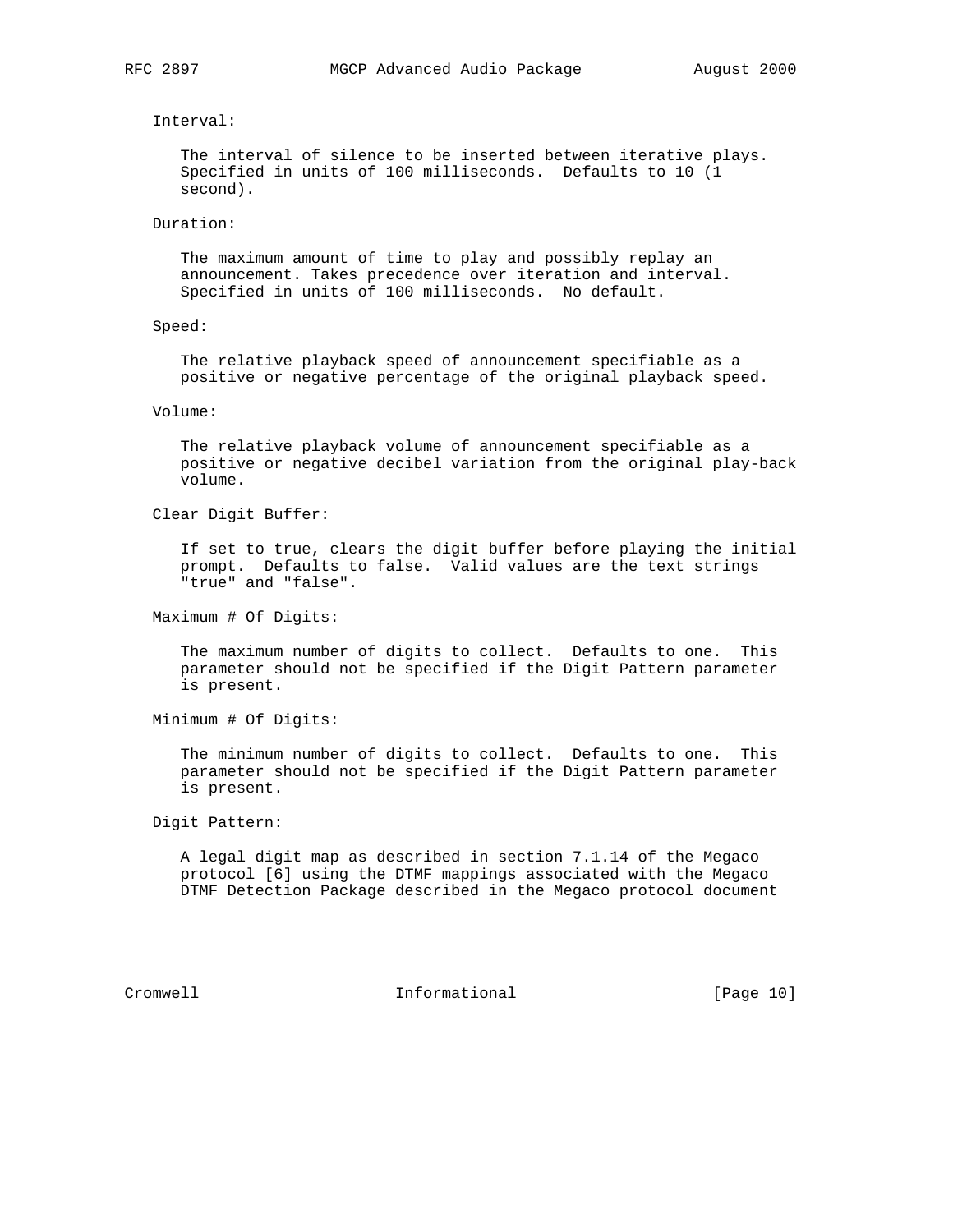[6]. This parameter should not be specified if one or both of the Minimum # Of Digits parameter and the Maximum Number Of Digits parameter is present.

First Digit Timer:

 The amount of time allowed for the user to enter the first digit. Specified in units of 100 milliseconds. 50 (5 seconds).

Inter Digit Timer:

 The amount of time allowed for the user to enter each subsequent digit. Specified units of 100 milliseconds seconds. Defaults to 30 (3 seconds).

Extra Digit Timer:

 The amount of time to wait for a user to enter a final digit once the maximum expected amount of digits have been entered. Typically this timer is used to wait for a terminating key in applications where a specific key has been defined to terminate input. Specified in units of 100 milliseconds. If not specified, this timer is not activated.

Pre-speech Timer:

 The amount of time to wait for the user to initially speak. Specified in units of 100 milliseconds. Defaults to 30 (3 seconds).

Post-speech Timer:

 The amount of silence necessary after the end of the last speech segment for the recording to be considered complete. Specified in units of 100 milliseconds. Defaults to 20 (2 seconds).

Recording Length Timer:

 The maximum allowable length of the recording, not including pre or post speech silence. Specified in units of 100 milliseconds. This parameter is mandatory.

Restart Key:

 Defines a key sequence consisting of a command key optionally followed by zero or more keys. This key sequence has the following action: discard any digits collected or recording in progress, replay the prompt, and resume digit collection or

Cromwell **Informational** [Page 11]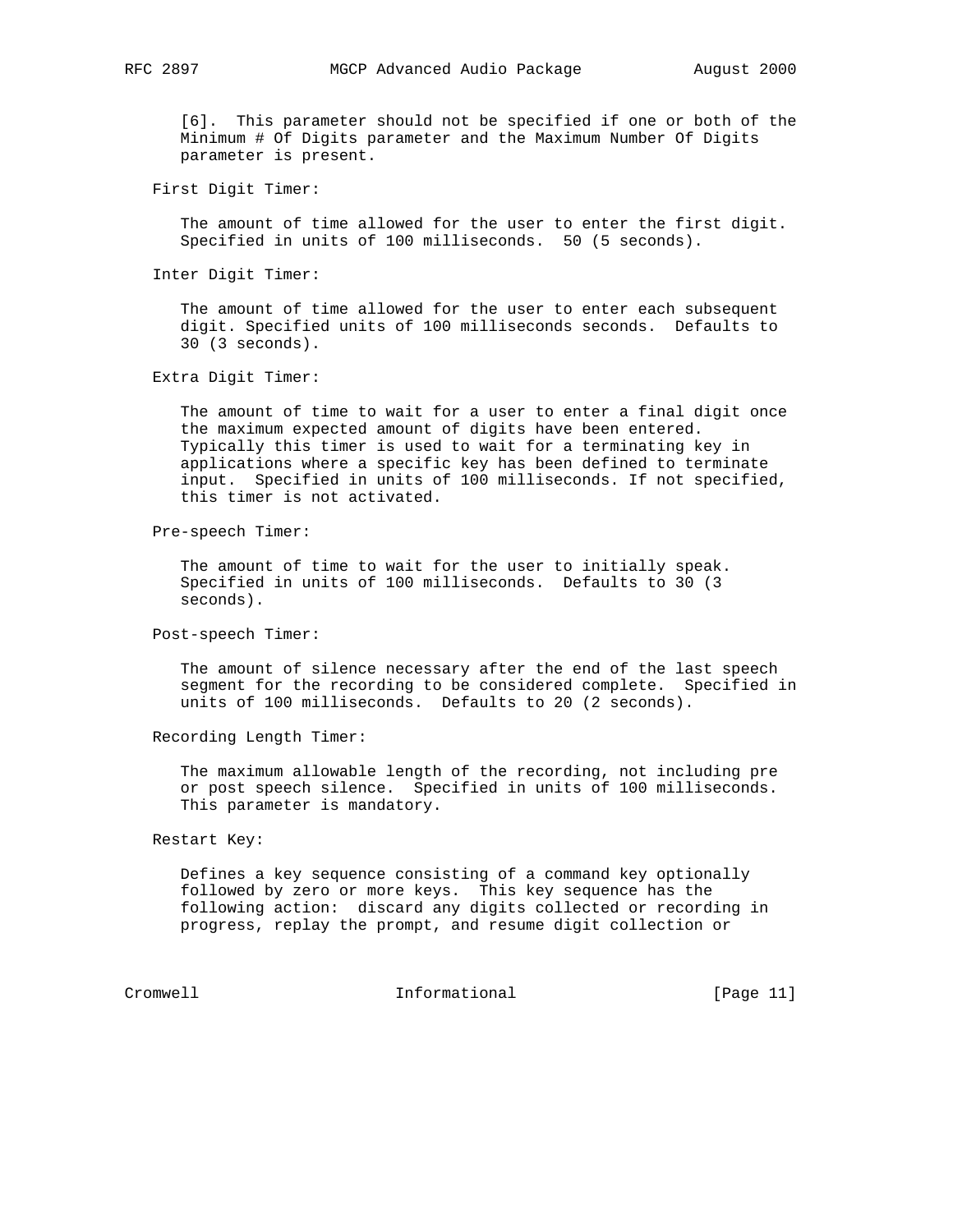recording. No default. An application that defines more than one command key sequence, will typically use the same command key for all command key sequences. If more than one command key sequence is defined, then all key sequences must consist of a command key plus at least one other key.

# Reinput Key:

 Defines a key sequence consisting of a command key optionally followed by zero or more keys. This key sequence has the following action: discard any digits collected or recordings in progress and resume digit collection or recording. No default. An application that defines more than one command key sequence, will typically use the same command key for all command key sequences. If more than one command key sequence is defined, then all key sequences must consist of a command key plus at least one other key.

#### Return Key:

 Defines a key sequence consisting of a command key optionally followed by zero or more keys. This key sequence has the following action: terminate the current event and any queued event and return the terminating key sequence to the call processing agent. No default. An application that defines more than one command key sequence, will typically use the same command key for all command key sequences. If more than one command key sequence is defined, then all key sequences must consist of a command key plus at least one other key.

## Position Key:

 Defines a key with the following action. Stop playing the current announcement and resume playing at the beginning of the first, last, previous, next, or the current segment of the announcement. No default. The actions for the position key are fst, lst, prv, nxt, and cur.

## Stop Key:

 Defines a key with the following action. Terminate playback of the announcement. No default.

Start Input Keys:

 Defines a set of keys that are acceptable as the first digit collected. This set of keys can be specified to interrupt a playing announcement or to not interrupt a playing announcement.

Cromwell **Informational** Informational [Page 12]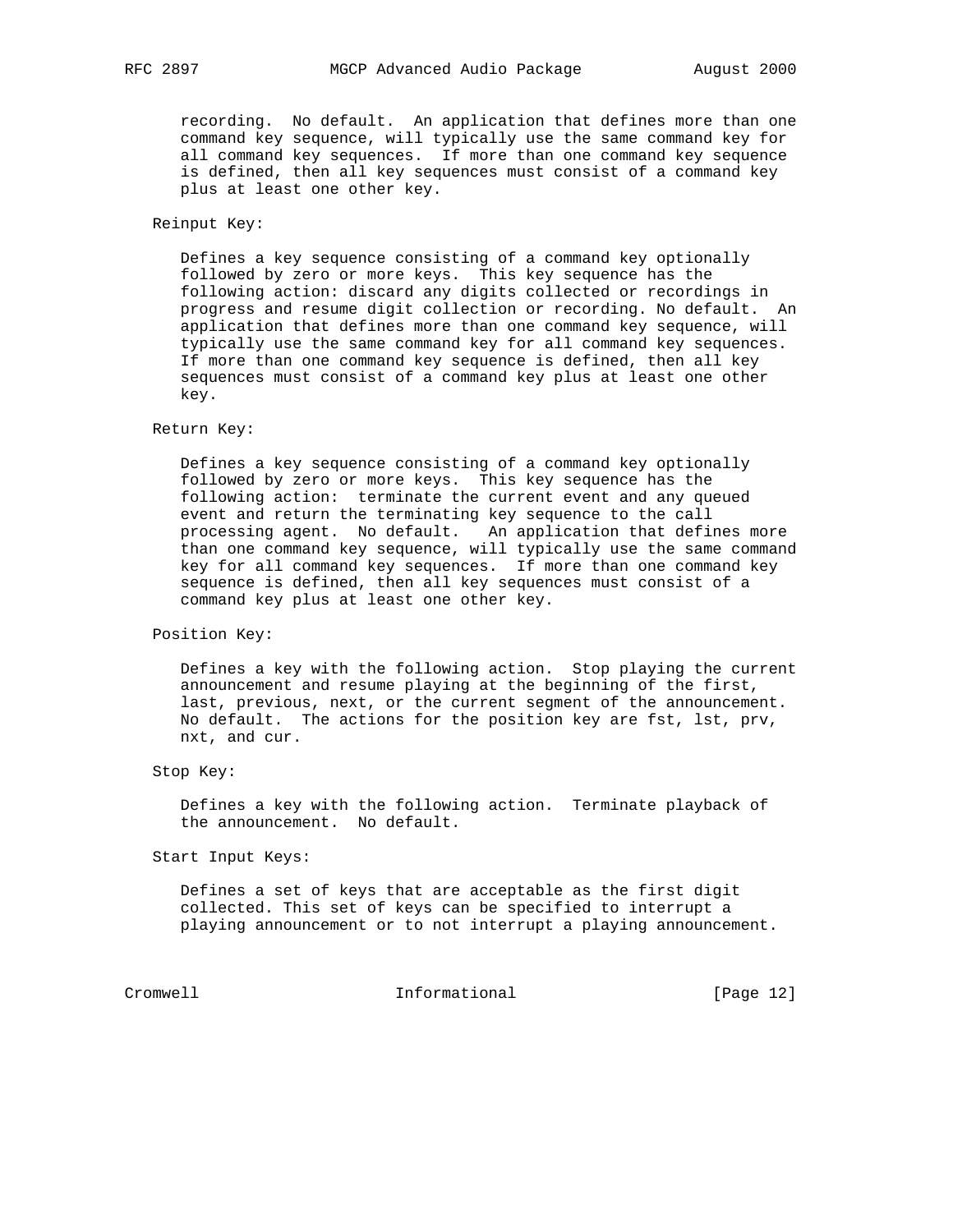The default key set is 0-9. The default behavior is to interrupt a playing announcement when a Start Input Key is pressed. This behavior can be overidden for the initial prompt only by using the ni (Non-Interruptible Play) parameter. Specification is a list of keys with no separators, e.g. 123456789#.

# End Input Key:

 Specifies a key that signals the end of digit collection or voice recording. The default end input key is the # key. To specify that no End Input Key be used the parameter is set to the string "null". The default behavior not to return the End Input Key in the digits returned to the call agent. This behavior can be overidden by the Include End Input Key (eik) parameter.

Include End Input Key:

 By default the End Input Key is not included in the collected digits returned to the call agent. If this parameter is set to "true" then the End Input Key will be returned with the collected digits returned to the call agent. Default is "false".

Number Of Attempts:

 The number of attempts the user needed to enter a valid digit pattern or to make a recording. Defaults to 1. Also used as a return parameter to indicate the number of attempts the user made.

Record Persistent Audio:

 If set to true, the recording that is made is persistent instead of temporary. Defaults to false. Valid values are the text strings "true" and "false".

### Delete Persistent Audio

 Indicates that the specified persistent audio segment is to be deleted. This parameter is carried by the PlayRecord event, although nothing is either played or recorded in this case.

Override Audio:

 Indicates that the specified provisioned audio segment is to be overridden with a persistent audio segment to be recorded in the PlayRecord operation that carries this parameter.

Cromwell Informational [Page 13]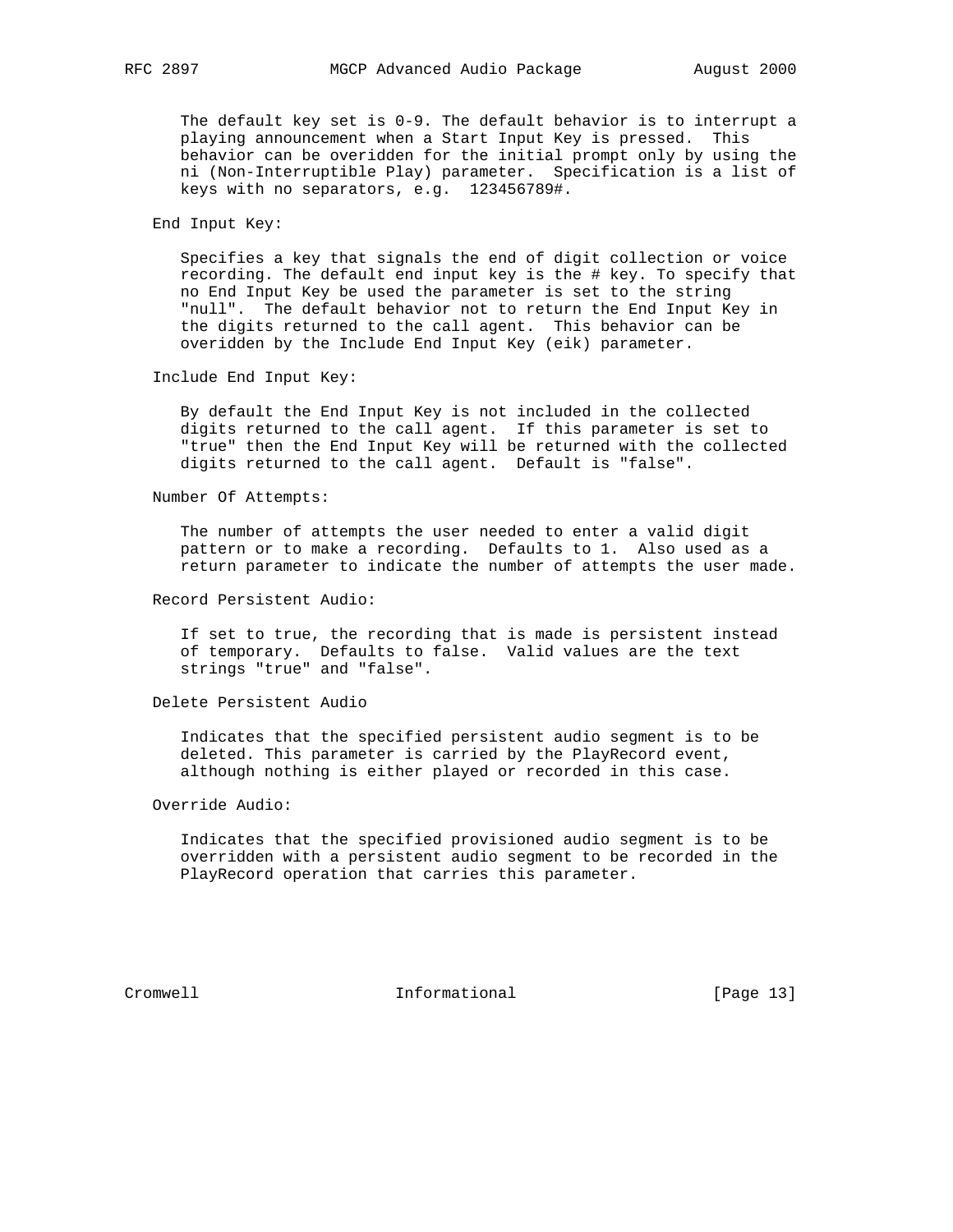Restore Audio:

 Indicates that the provisioned audio segment originally associated with the specified segment id is to be restored and that the overriding persistent audio is to be deleted. This parameter is carried by the PlayRecord event, although nothing is either played or recorded in this case.

6. Return Parameters

 Each event has an associated set of possible return parameters which are listed in the following tables.

| Return Parameters |                           |    |              |              |
|-------------------|---------------------------|----|--------------|--------------|
| Symbol            | Definition                | рl | pc           | pr           |
| vi                | voice interrupt           |    |              | X            |
| ik                | interrupting key sequence |    | $\mathbf x$  |              |
| ap                | amount played             |    | $\mathbf{x}$ | X            |
| na                | number of attempts        |    | $\mathbf x$  | X            |
| dc                | digits collected          |    | $\mathbf{x}$ |              |
| ri                | recording id              |    |              | X            |
| rc                | return code               | X  | $\mathbf x$  | $\mathbf{x}$ |
|                   |                           |    |              |              |

Voice Interrupted:

 Set to "true" if the initial prompt of a PlayRecord operation was interrupted by voice. Defaults to "false".

Interrupting Key Sequence:

 The key or key sequence that interrupted the initial prompt of a PlayCollect specified using the digit map characters "0" through "9" and "A" through "F" as defined in the DTMF Detection Package in the Megaco protocol document [6].

Amount Played:

 The length played of an initial prompt if the prompt was interrupted, in 100 ms units.

Cromwell Informational [Page 14]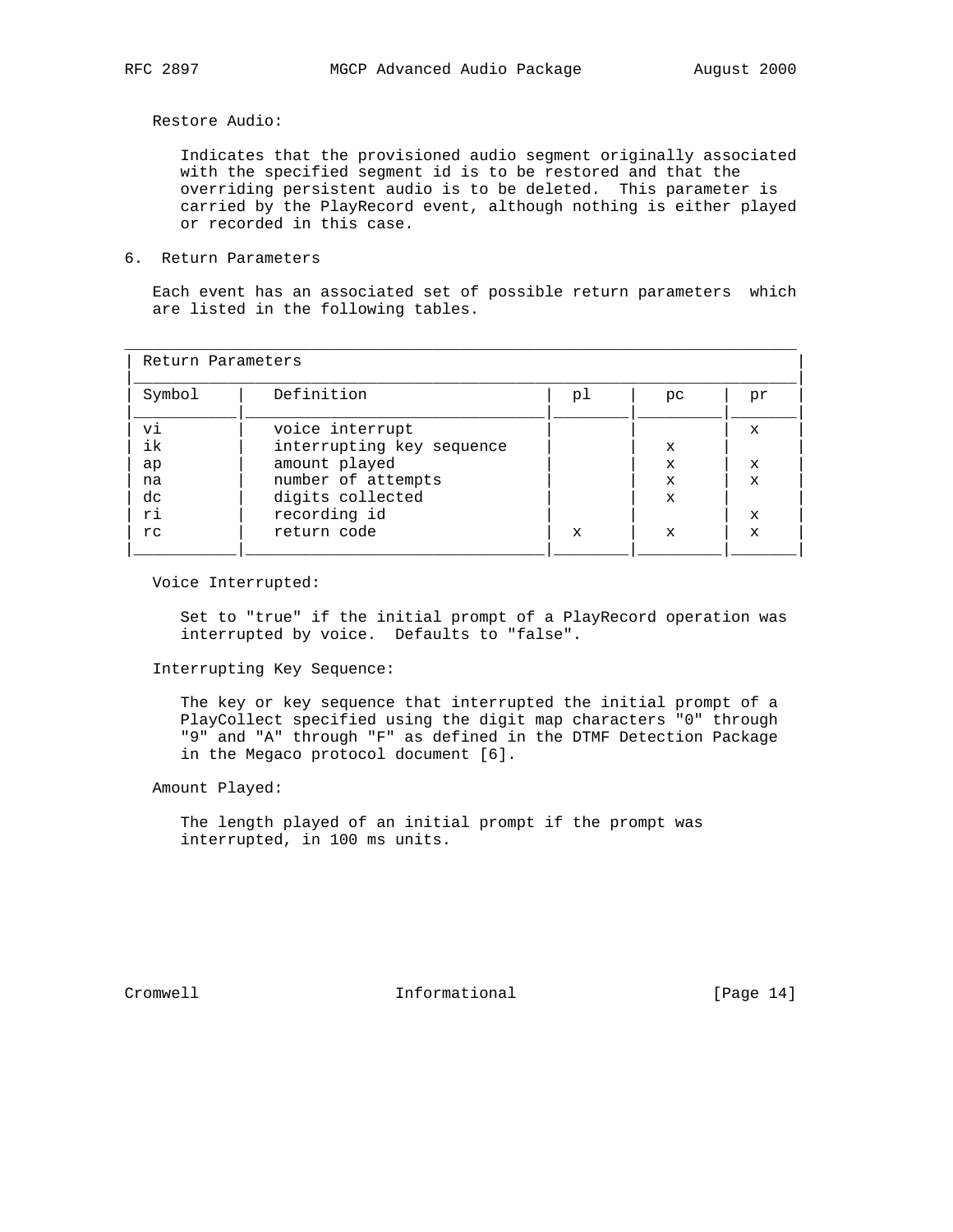Number Of Attempts:

 The number of attempts the user needed to enter a valid digit pattern or to make a recording. Defaults to 1. Also used as an input parameter to specify the number of attempts the user will be allowed to enter a valid digit pattern or make a recording.

Digits Collected:

 The DTMF digits that were collected during a PlayCollect operation specified using the digit map characters "0" through "9" and "A" through "F" as defined in the DTMF Detection Package in the Megaco protocol document [6].

Recording ID:

 A 32 bit binary integer assigned to audio recorded during the Play Record operation.

Return Code:

 A return code giving the final status of the operation. Two ranges are defined:

| Range       | Meaning               |
|-------------|-----------------------|
| $100 - 199$ | successful completion |
| 300-399     | error                 |

Cromwell Informational [Page 15]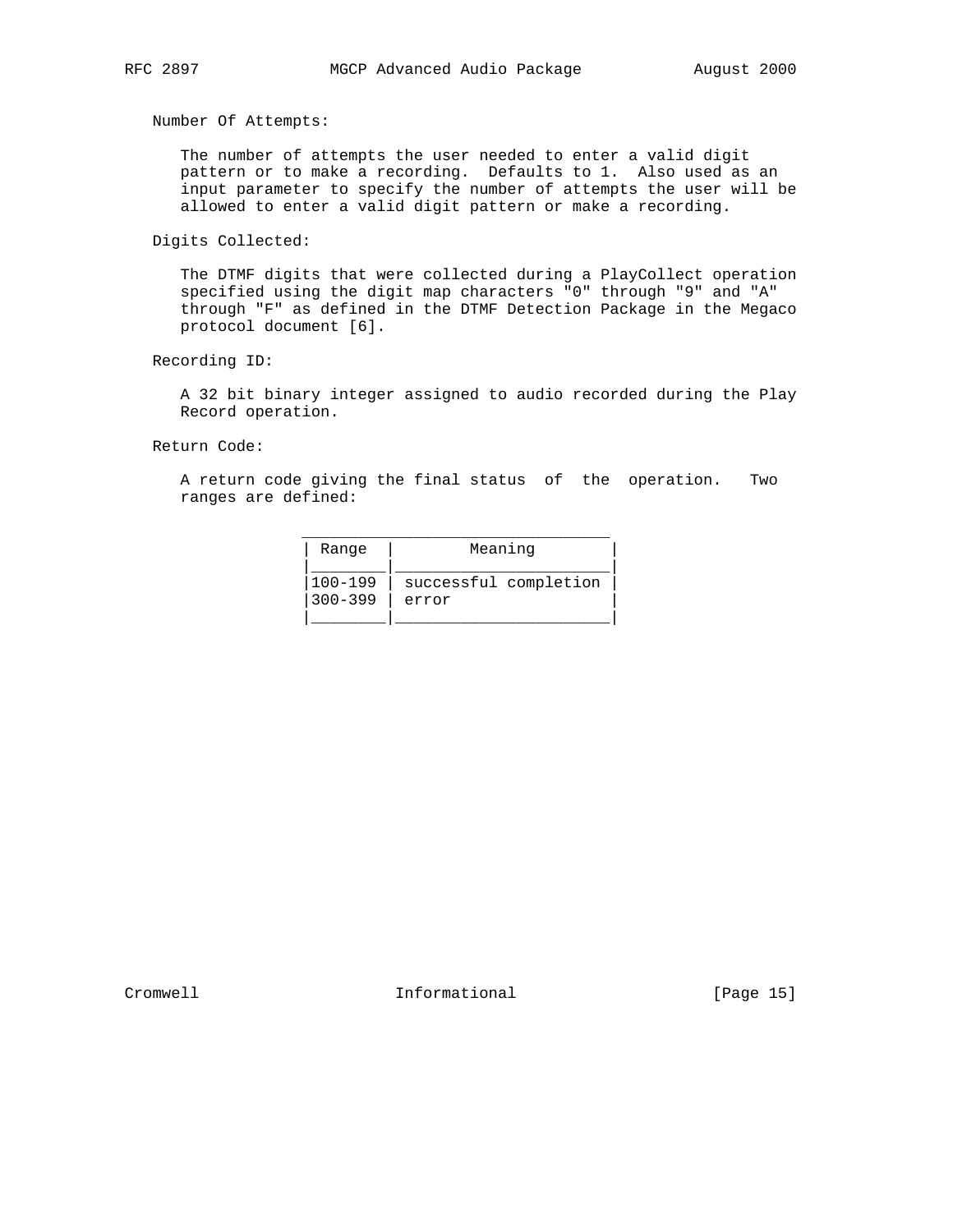The following return codes are define:

| Return Code | Meaning                                                  |
|-------------|----------------------------------------------------------|
| 100         | Success                                                  |
| 300         | Unspecified failure                                      |
| 301         | Bad audio ID                                             |
| 302         | Bad selector type                                        |
| 303         | Bad selector value                                       |
| 304         | Variable type not supported                              |
| 305         | Variable subtype not supported                           |
| 306         | Invalid variable name                                    |
| 307         | Variable value out of range                              |
| 308         | Inconsistent variable specification                      |
| 309         | Alias not found                                          |
| 310         | Extra sequence data                                      |
| 311         | Missing sequence data                                    |
| 312         | Mismatch between play specification and provisioned data |
| 313         | Language not set                                         |
| 314         | Remove override error                                    |
| 315         | Override error                                           |
| 316         | Delete audio error                                       |
| 317         | Unable to record temporary audio                         |
| 318         | Unable to delete temporary audio                         |
| 319         | Unable to record persistent audio                        |
| 320         | Unable to delete persistent audio                        |
| 321         | Unable to override non-existent segment id               |
| 322         | Unable to remove override from non-existent segment id   |
| 323         | Provisioning error                                       |
| 324         | Unspecified hardware failure                             |
| 325         | Syntax error                                             |
| 326         | No digits                                                |
| 327         | No speech                                                |
| 328         | Spoke too long                                           |
| 329         | Digit pattern not matched                                |
| 330         | Max attempts exceeded                                    |

Here are some examples of how the return parameters are used:

The PlayAnnouncement event completed successfully:

O: AU/oc(rc=100)

The PlayAnnouncement event failed because an alias was not found:

O: AU/of(rc=309)

Cromwell **Informational** [Page 16]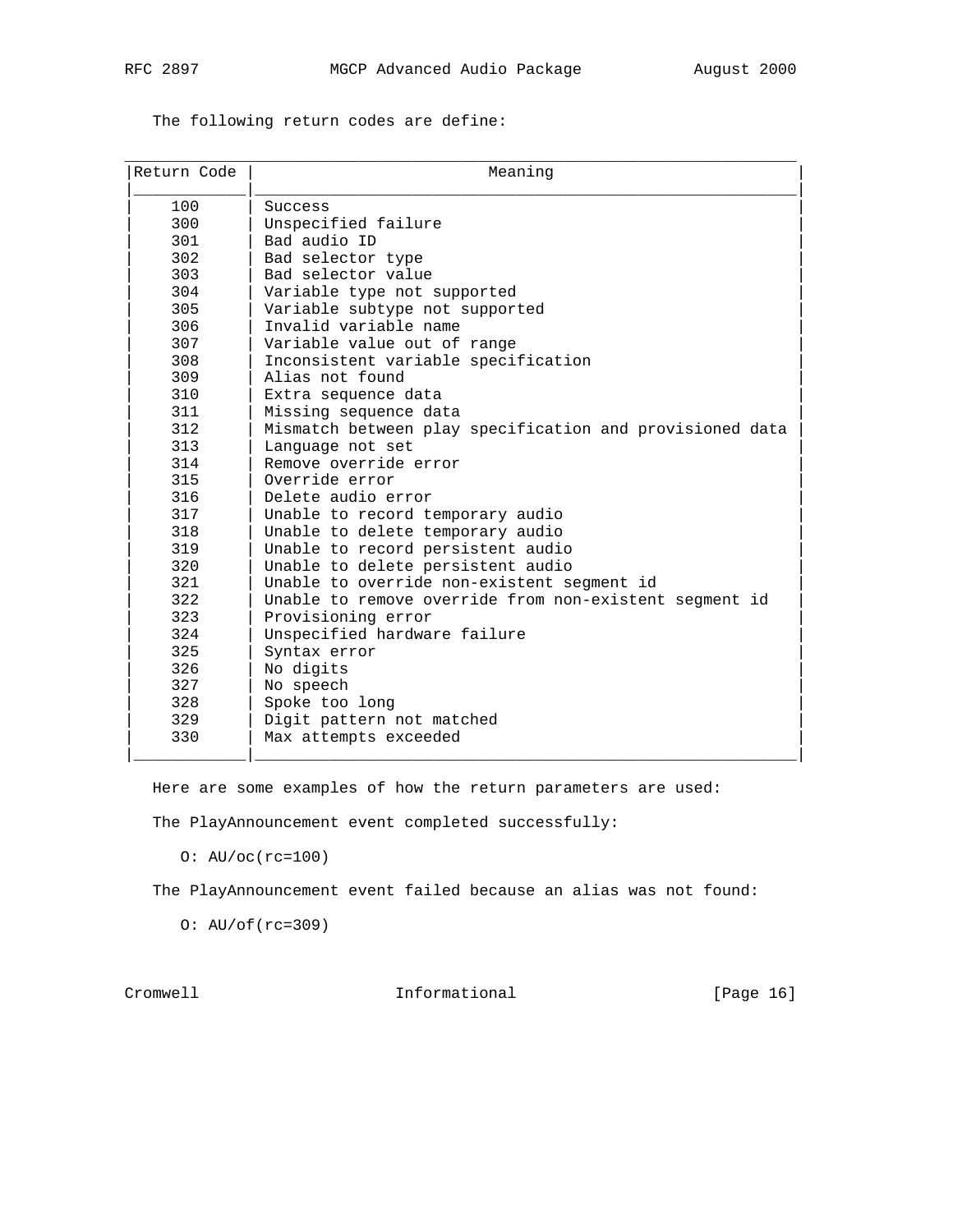The PlayCollect event completed successfully on the user's second attempt when the user entered the digits 04375182:

O: AU/oc(rc=100 na=2 dc=04375182)

 The PlayRecord event was successful on the user's first attempt; the id of the recording made by the user is 983:

O: AU/oc(rc=100 na=1 ri=983)

7. Segment Descriptors

 Segment descriptors are used with the an, ip, rp, nd, ns, fa, and sa parameters to define the segments that make up an announcement.

| Segment Descriptors  |                    |
|----------------------|--------------------|
| Symbol               | Definition         |
| 32 bit binary number | segment identifier |
| ts                   | text to speech     |
| dt                   | display text       |
| si                   | silence            |
| to                   | tone               |
| vb                   | variable           |

Segment Identifier:

 A 32 bit binary integer identifying a provisioned entity such as a recording, set, sequence, etc.

Text To Speech:

Specifies a text string to be converted to speech.

Display Text:

Specifies a text string to be displayed on a device.

Silence:

 Specifies a length of silence to be played in units of 100 milliseconds.

Cromwell Informational [Page 17]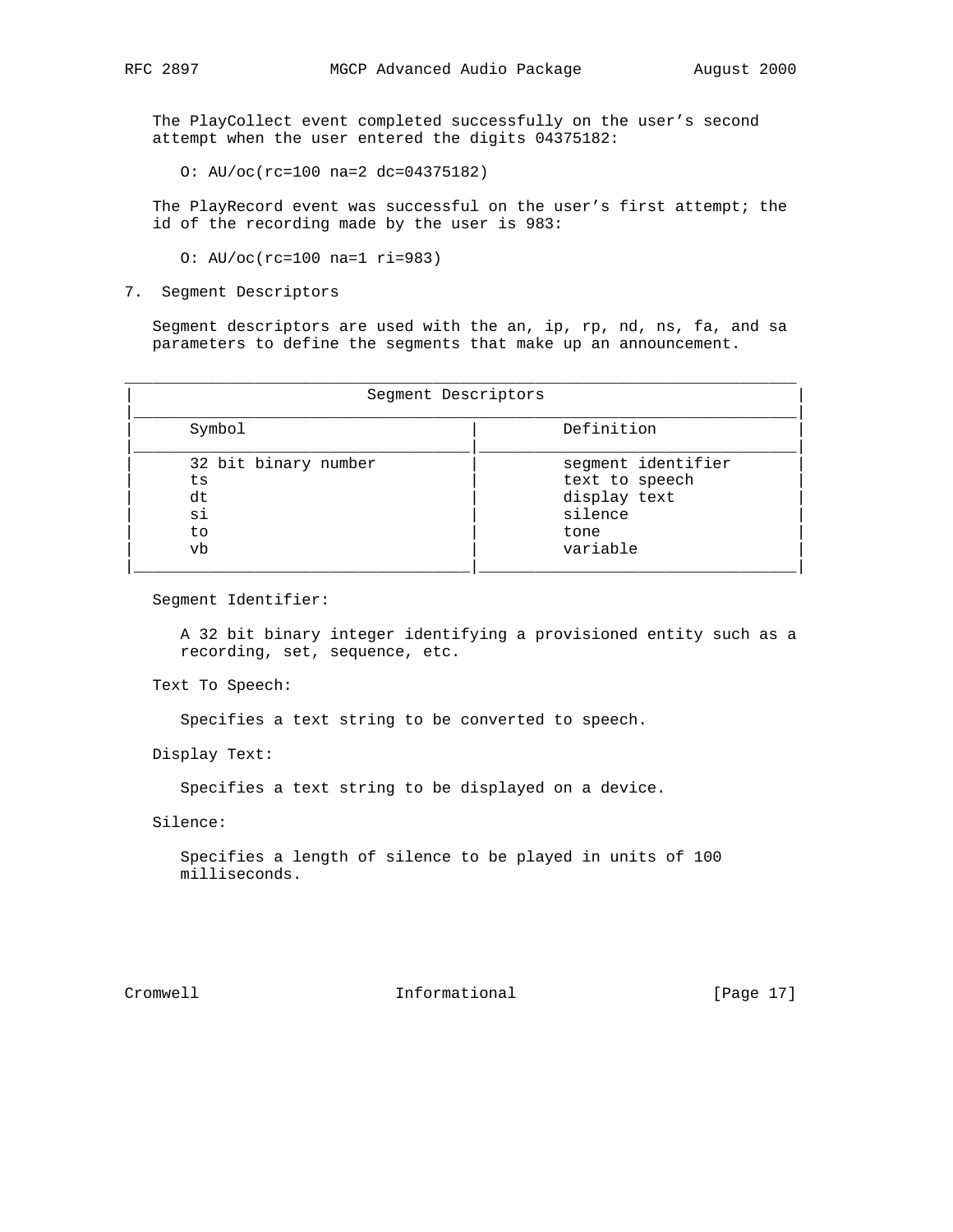## Tone:

 Specifies a tone to be played by algorithmic generation. Exact specification of this parameter is tbd. Most tones will likely be recorded, not generated.

Variable:

 Specifies a voice variable by type, subtype, and value. Variables are more completely defined in a subsequent section of the document.

8. Variables

 The syntax supports two kinds of variables. Embedded embedded variables are variables that have been provisioned as part of a segment. Standalone variables are completely specified in the protocol message.

 Typically embedded variables are provisioned along with recorded speech, e.g. "A representative will be with you in approximately 5 minutes. If you would prefer to leave a voice message, press 1 now". where the variable is the number of minutes. This kind of variable is often referred to as an embedded variable.

 Variables are specified by the following parameters: type, subtype, and value. Variable types include Date, Money, Number, Time, etc. Subtype is a refinement of type. For example the variable type Money might have an associated range of subtypes such as Dollar, Rupee, Dinar, etc. Not all variables require a subtype, and for these variables the subtype parameter should be set to null.

 For embedded variables, the type and subtype must be provisioned. The value may be provisioned. If it is not provisioned it must be specified as part of the variable reference. In a list of segments, an embedded variable value specification applies only to the segment that directly precedes it. If a segment has multiple embedded variables, the values must be given in the order in which the variables are encountered when the segment is played.

Some examples follow below:

A standalone variable:

S:  $pa(an=vb(mny,usd,1153))$ 

Cromwell Informational [Page 18]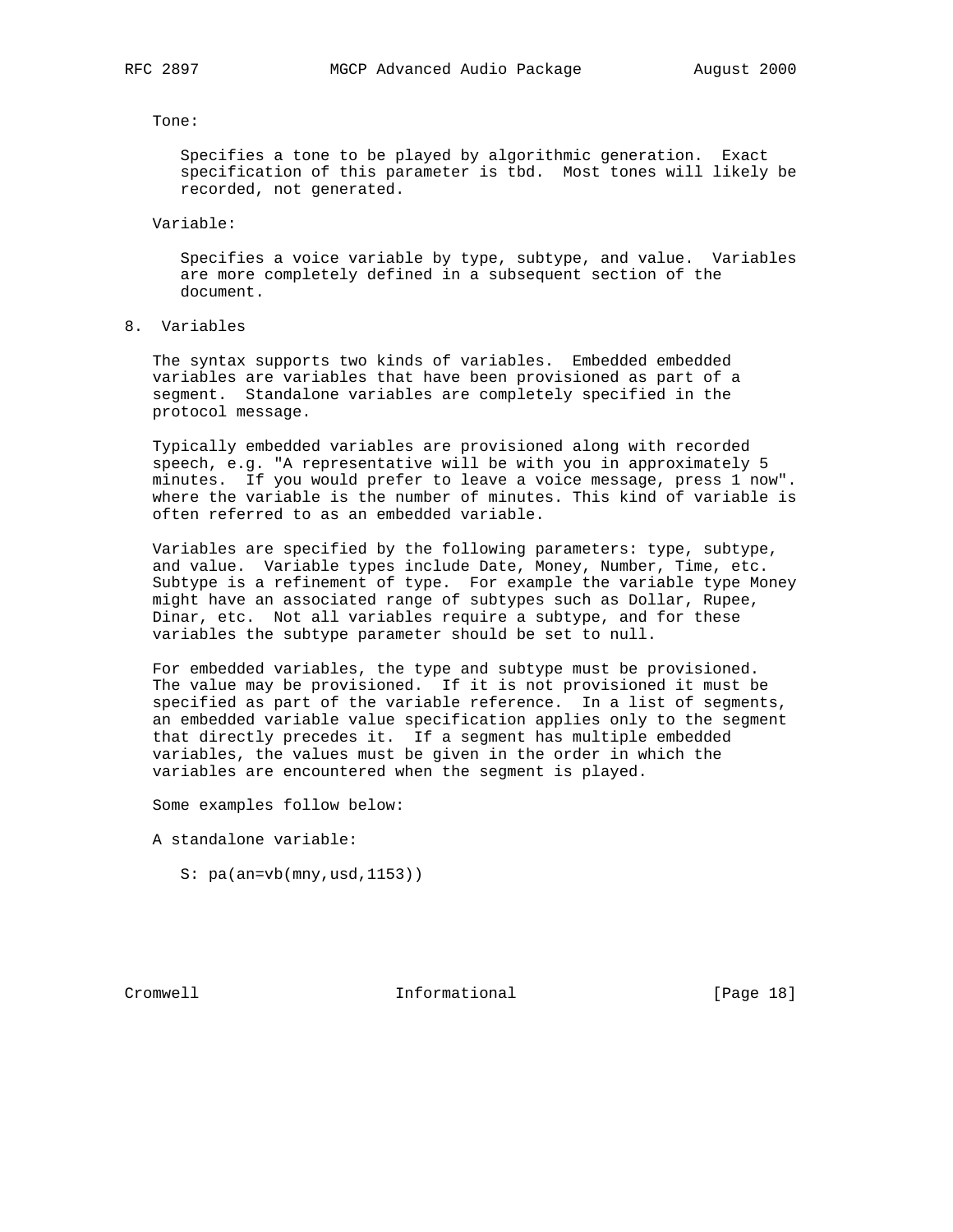An embedded variable:

S: pa(an=37<1153>)

 Not all variables, such as the date variable shown in the next example, require a subtype. In that case, the subtype is encoded with the value "null":

S: pa(an=vb(dat,null,101598))

 In some cases it may be desirable to play an announcement that contains an embedded variable without playing the variable itself. To do this a single "null" is provided for the value:

S: pa(an=37<null>)

|        | Variables Qualifiers    |              |              |            |
|--------|-------------------------|--------------|--------------|------------|
| Symbol | Definition              | Type         | Subtype      | Subtype Of |
| dat    | date                    | X            |              |            |
| dig    | digits                  | $\mathbf{x}$ |              |            |
| qen    | generic                 |              | $\mathbf{x}$ | dig        |
| ndn    | North American DN       |              | X            | dig        |
| dur    | duration                | $\mathbf{x}$ |              |            |
| mth    | month                   | $\mathbf{x}$ |              |            |
| mny    | money                   | $\mathbf{x}$ |              |            |
| num    | number                  | $\mathbf{x}$ |              |            |
| crd    | cardinal                |              | $\mathbf{x}$ | nm         |
| ord    | ordinal                 |              | $\mathbf{x}$ | nm         |
| sil    | silence                 | $\mathbf{x}$ |              |            |
| str    | string                  | $\mathbf{x}$ |              |            |
| txt    | text                    | $\mathbf{x}$ |              |            |
| dsp    | display text            |              | x            | txt        |
| spk    | text to speech          |              | $\mathbf x$  | txt        |
| tme    | time                    | $\mathbf{x}$ |              |            |
| t12    | twelve hour format      |              | $\mathbf{x}$ | tme        |
| t24    | twenty four hour format |              | $\mathbf x$  | tme        |
| ton    | tone                    | $\mathbf{x}$ |              |            |
| wkd    | weekday                 | $\mathbf{x}$ |              |            |
|        |                         |              |              |            |

Date:

 Speaks a date specified as YYYYMMDD (per ISO 8601, International Date and Time Notation [7]). For example "19981015" is spoken as "October fifteenth nineteen ninety eight".

Cromwell Informational [Page 19]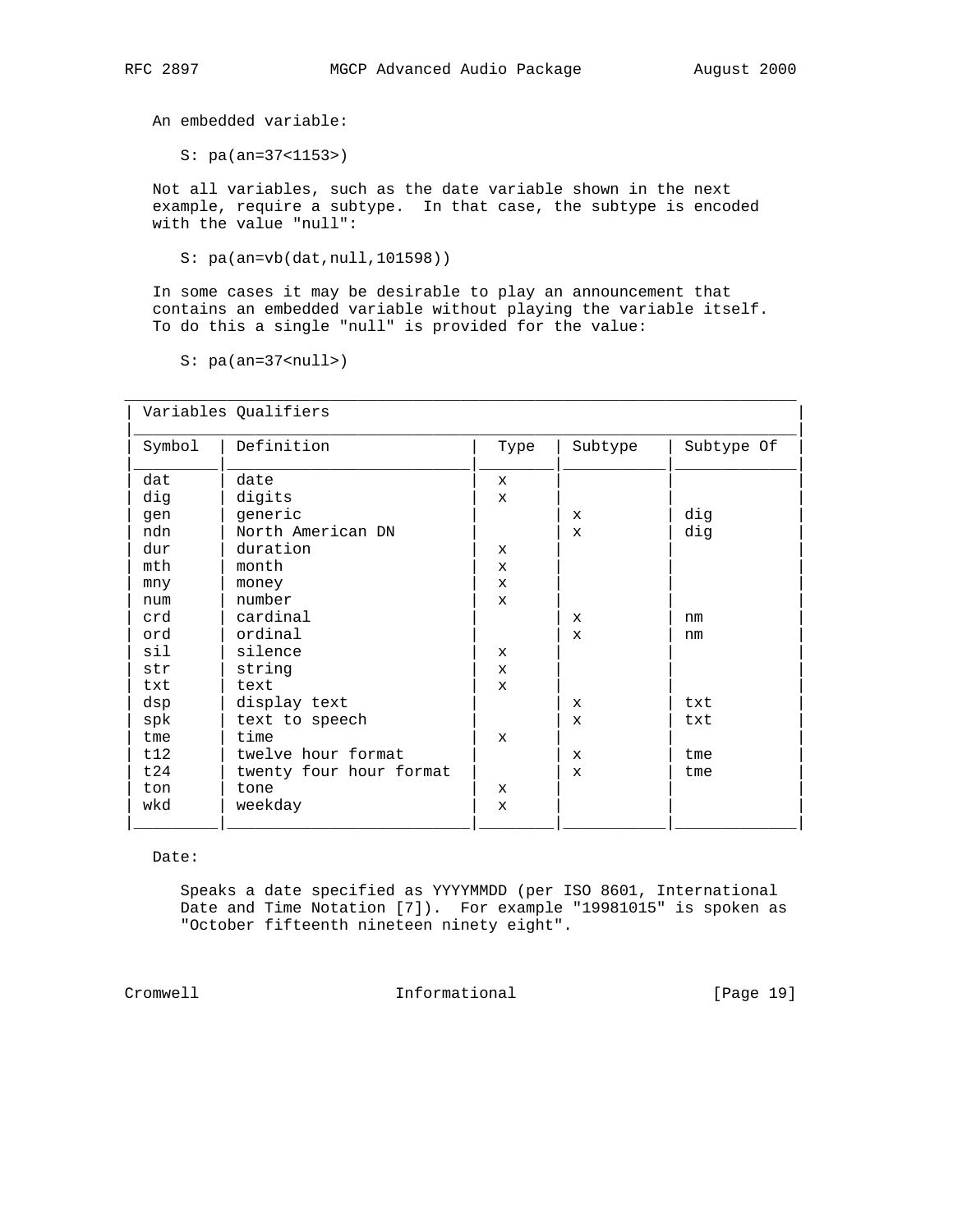### Digits:

 Speaks a string of digits one at a time. If the subtype is North American DN, the format of which is NPA-NXX-XXXX, the digits are spoken with appropriate pauses between the NPA and NXX and between the NXX and XXXX. If the subtype is generic, the digits are spoken no pauses.

### Duration:

 Duration is specified in seconds and is spoken in one or more units of time as appropriate, e.g. "3661" is spoken as "One hour, one minute, and one second".

#### Money:

 Money is specified in the smallest units of a given currency and is spoken in one or more units of currency as appropriate, e.g. "110" in U.S. Dollars would be spoken "one dollar and ten cents". The three letter codes defined in ISO 4217, Currency And Funds Code List [5] are used to specify the currency subtype. A small excerpt from ISO 4217 follows:

| Alpha-code | Numeric-code | Currency | Entity            |
|------------|--------------|----------|-------------------|
| GQE        | 226          | Ekwele   | Equatorial Guinea |
| GRD        | 300          | Drachma  | Greece            |
| <b>GTO</b> | 320          | Ouetzal  | Guatemala         |

 Money can be specified in negative or positive units of currency. In the above example "-110" would be spoken as "minus one dollar and ten cents".

# Month:

 Speaks the specified month, e.g. "10" is spoken as "October". Specification is in MM format with "01" denoting January, "02" denoting February, etc.

## Number:

 Speaks a number in cardinal form or in ordinal form. For example, "100" is spoken as "one hundred" in cardinal form and "one hundredth" in ordinal form. Cardinal numbers can be specified as negative or positive.

Cromwell Informational [Page 20]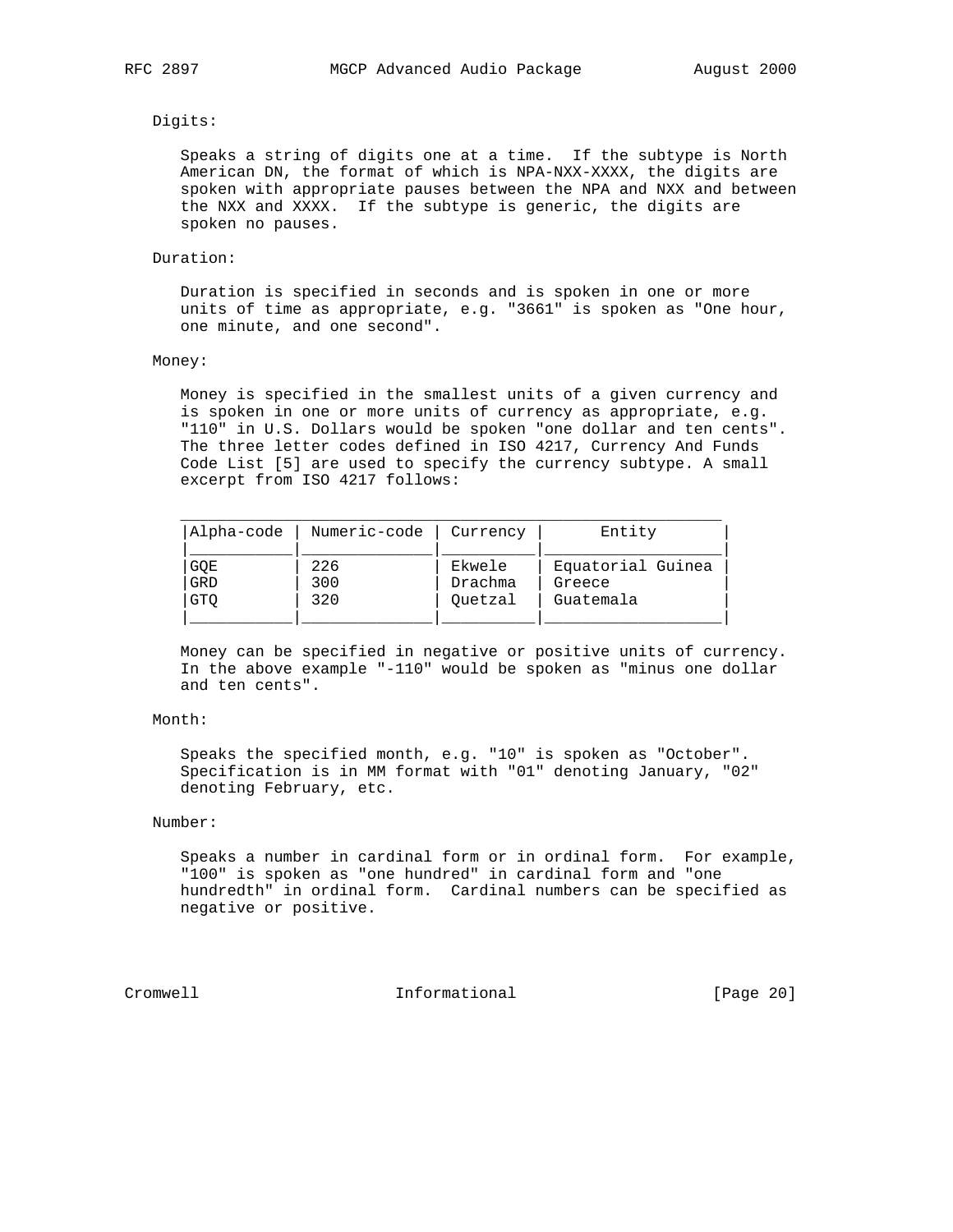Silence:

 Plays a specified period of silence. Specification is in 100 millisecond units.

String:

 Speaks each character of a string, e.g. "a34bc" is spoken "A, three, four, b, c". Valid characters are  $a-z$ ,  $A-Z$ ,  $0-9$ , #, and  $*$ .

Text:

Produces the specified text as speech or displays it on a device.

Time:

 Speaks a time in either twelve hour format or twenty four hour format depending on the specified subtype. For example "1700" is spoken as "Five pm" in twelve hour format or as "Seventeen hundred hours" in twenty four hour format. Specification is in HHMM format per ISO 8601, International Data and Time Notation [7].

#### Tone:

 Plays an algorithmically generated tone, specification of which is tbd. Probably most applications will use prerecorded tones.

Weekday:

 Speaks the day of the week, e.g. "Monday". Weekdays are specified as single digits, with "1" denoting Sunday, "2" denoting Monday, etc.

## 9. Selectors

 Selector types, except for the pre-defined "Lang" (language) selector, are definable by the user and may be applied to an individual segment within an operation or to all the segments in an operation. For each selector type, the user must also define a range of values that the selector can assume.

 For example, if the user defines a selector of type "phase-of-the moon", he might also define the legal values for that selector to be "new", "half", "full", "harvest", and "blue". For the selector to actually work at runtime, audio associated with each of the selector values must be provisioned.

Cromwell Informational [Page 21]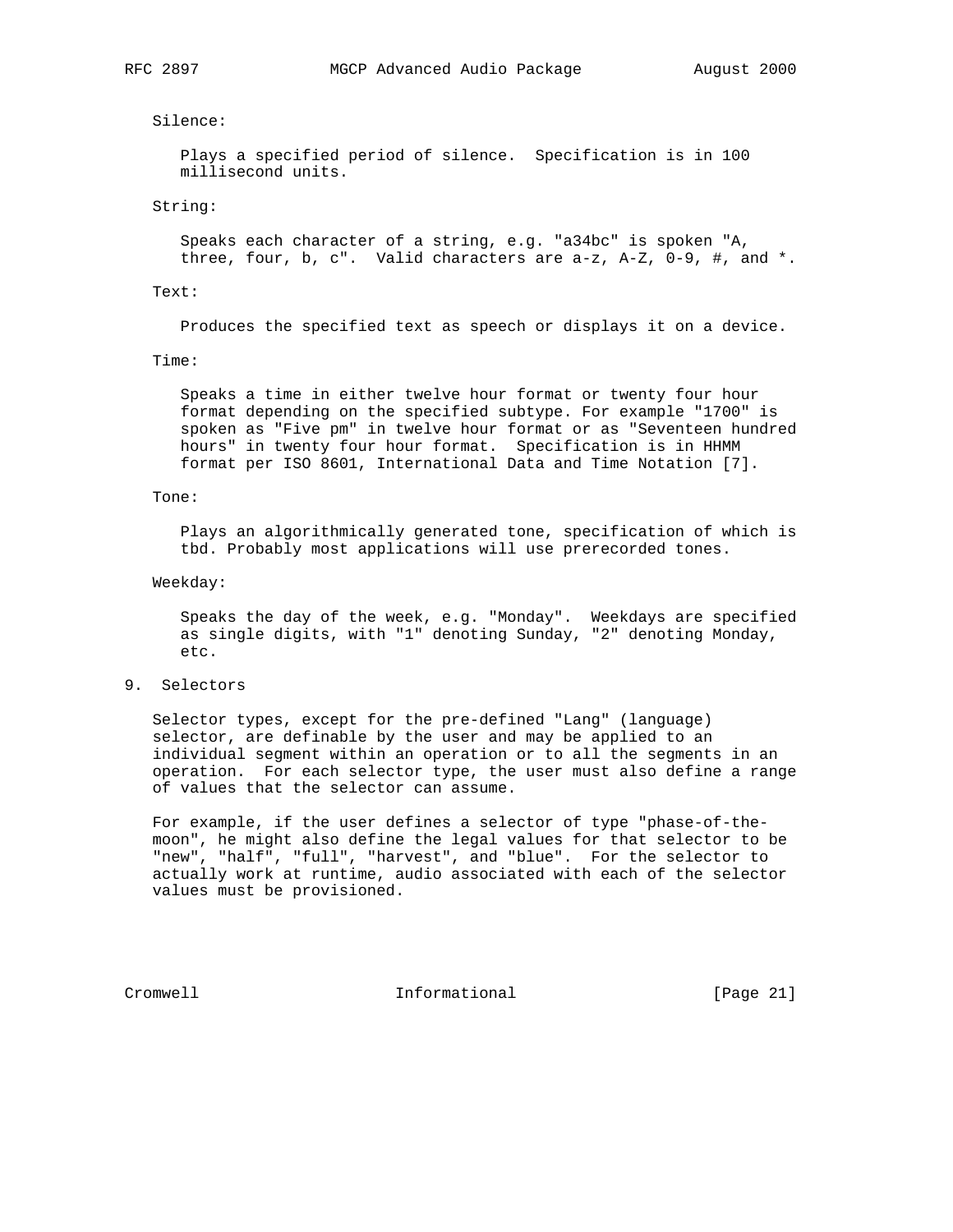Although not required, it is suggested that the three letter codes defined in ISO standard 639-2, Code For The Representation Of Names Of Languages [4] be used as values for user defined language selectors. A small excerpt from ISO 639-2 follows:

| Language |
|----------|
|          |
| Czech    |
| Welsh    |
| Danish   |
|          |

 Selectors can apply to entire operations or to a segment within an operation. If an operation contains multiple segments, each segment may have its own set of selectors. If selectors for an individual segment and selectors for the entire operation are present, the selector for the individual segment takes precedence for that segment. The selectors for the operation apply to all segments within that operation that do not have individual segment selectors. If a selector set is not specified, provisioned defaults are used.

 Selectors are applied to variables only after the variable has been resolved. For instance if a date variable resolved to "October 15th, 1998" the voice with which the variable is spoken could resolve to either male or female if a gender selector had been defined.

10. Aliases

 Aliasing of audio segments is supported. The alias to segment id mapping is provisioned and at runtime the alias is resolved to its associated segment id. The syntax for an alias is inclusion of the alias between two forward slashes, e.g.:

- S: pa(an=/not-in-service/)
- 11. Examples

 This section presents a number of examples of how the syntax is used. Note that arguments to an event are separated by a one or more whitespace characters, which can be either an ASCII space character or an ASCII tabulation character.

Play an announcement that consists of a single segment:

S: pa(an=39)

Cromwell Informational [Page 22]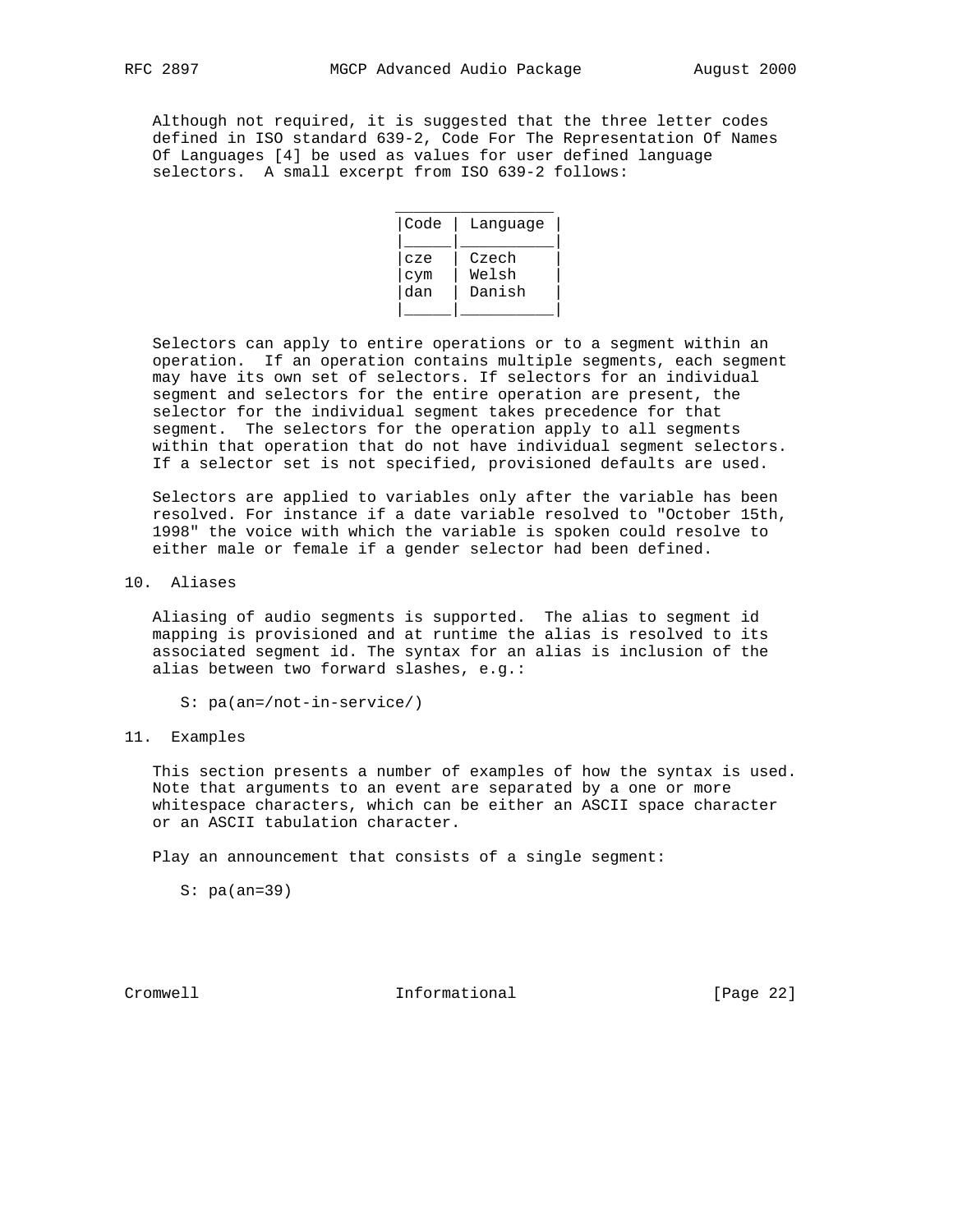Play an announcement that consists of multiple segments:

S: pa(an=39,40,47)

 Play an announcement that consists of a recording followed by silence followed by text to speech followed by a standalone voice variable:

S: pa(an=39 si(30) ts(hello) vb(my,usd,3999))

 Play an announcement with an embedded variable. If the first three segments of the previous announcement were provisioned as segment 40, the following would be exactly equivalent to the play in the preceding example:

S: pa(an=40<3999>)

Play an announcement with two embedded variables:

S: pa(an=113<3999,10151998>)

 Play a prompt and collect a single digit. If need be, play a reprompt, a no digits prompt, and a success or failure announcement. Give the user three attempts to enter a digit:

S: pc(ip=21 rp=109 nd=102 fa=81 sa=72 na=3)

 Play a prompt and collect a single digit. If the user does not enter a digit replay the initial prompt. Give the user three attempts to enter a digit:

S: pc(ip=21 na=3)

 Play a prompt and record voice. If the user does not speak play a no speech prompt. Give the user two attempts to record:

S: pr(ip=22 ns=42 na=2)

 Play an announcement at ninety percent of its original speed and five decibels softer than its original volume. Play the announcement three times with two seconds of silence between plays.

S: pa(an=27 sp=90 vl=-5 it=3 iv=20)

 Give the user two attempts to enter a three digit pattern. Clear the digit buffer before playing the prompt. The user can signal end of input using the # key, which is not returned to the call agent with the collected digits.

Cromwell Informational [Page 23]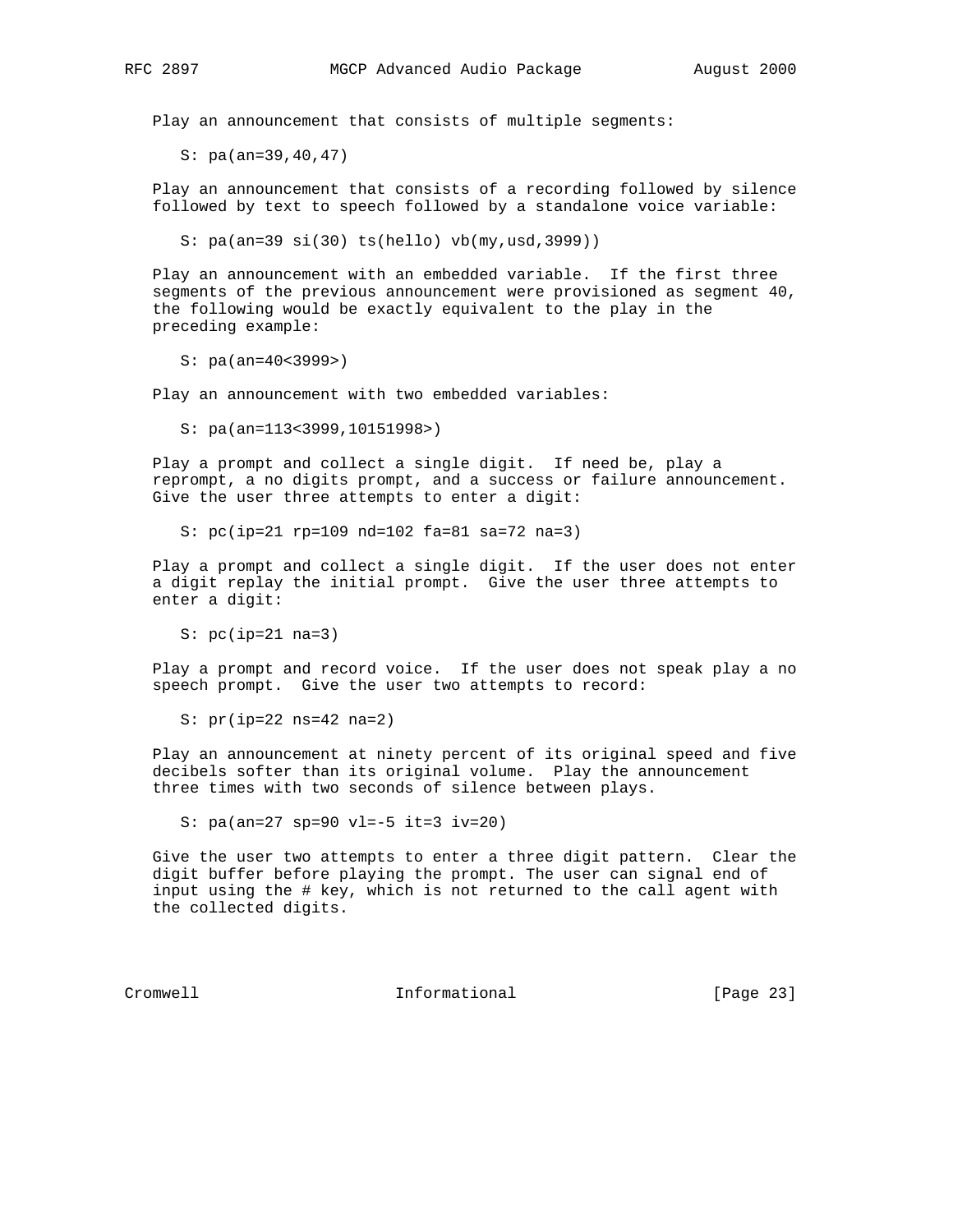S: pc(ip=43 cb=true mn=3 mx=3 na=2)

 Give the user three attempts to enter a three digit pattern. If the user enters one digits or two digits on the first or second attempts a reprompt is played. If the user enters no digits on the first or second attempts a no digits reprompt is played. If all three attempts fail, a failure announcement is played. If one of the attempts is successful, a success announcement is played and the collected digits are returned to the call agent. The user can signal end of input using the # key. If the # key terminates a successful input attempt, the collected digits, but not the # key, are returned to the call agent.

S: pc(ip=87 rp=5 nd=409 fa=9 sa=18 mx=3 na=3)

 Give the user a single attempt to enter a a 1 to 4 digit pattern, allow 8 seconds for the user to enter the first digit, and allow 6 seconds for the user to enter each subsequent digit. If the subsequent digit timer expires after the user has less than four digits, the digits collected are returned to the call agent. The user can signal end of input using the # key which is not returned to the call agent with the collected digits.

S:  $pc(ip=4$   $fdt=80$   $idt=60$   $mx=4)$ 

 Give the user three chances to enter an 11 digit number that begins with 0 or 1. If the user makes a mistake while entering digits, he can press the \* key to discard any digits already collected, replay the prompt, and resume collection.

S: pc(ip=33 mn=11 mx=11 sik=01 rsk=\* na=3)

 Give the user three chances to enter an 11 digit number that begins with 0 or 1. If the user makes a mistake while entering digits, he can press the key sequence \*11 to discard any digits already collected, replay the prompt, and resume collection. If the user enters the key sequence \*12 the play collect is terminated along with any queued events, and the terminating key sequence is returned to the call agent for processing.

S: pc(ip=33 mn=11 mx=11 sik=01 rsk=\*11 rtk=\*12 na=3)

 Give the user two chances to make a recording. After playing the prompt, wait 5 seconds for the user to speak, otherwise replay the initial prompt and try again. If the user does speak, wait for seven seconds after speech stops to make sure the user is finished. If the recording is successful, return a reference to the recording to the call agent.

Cromwell **Informational Informational** [Page 24]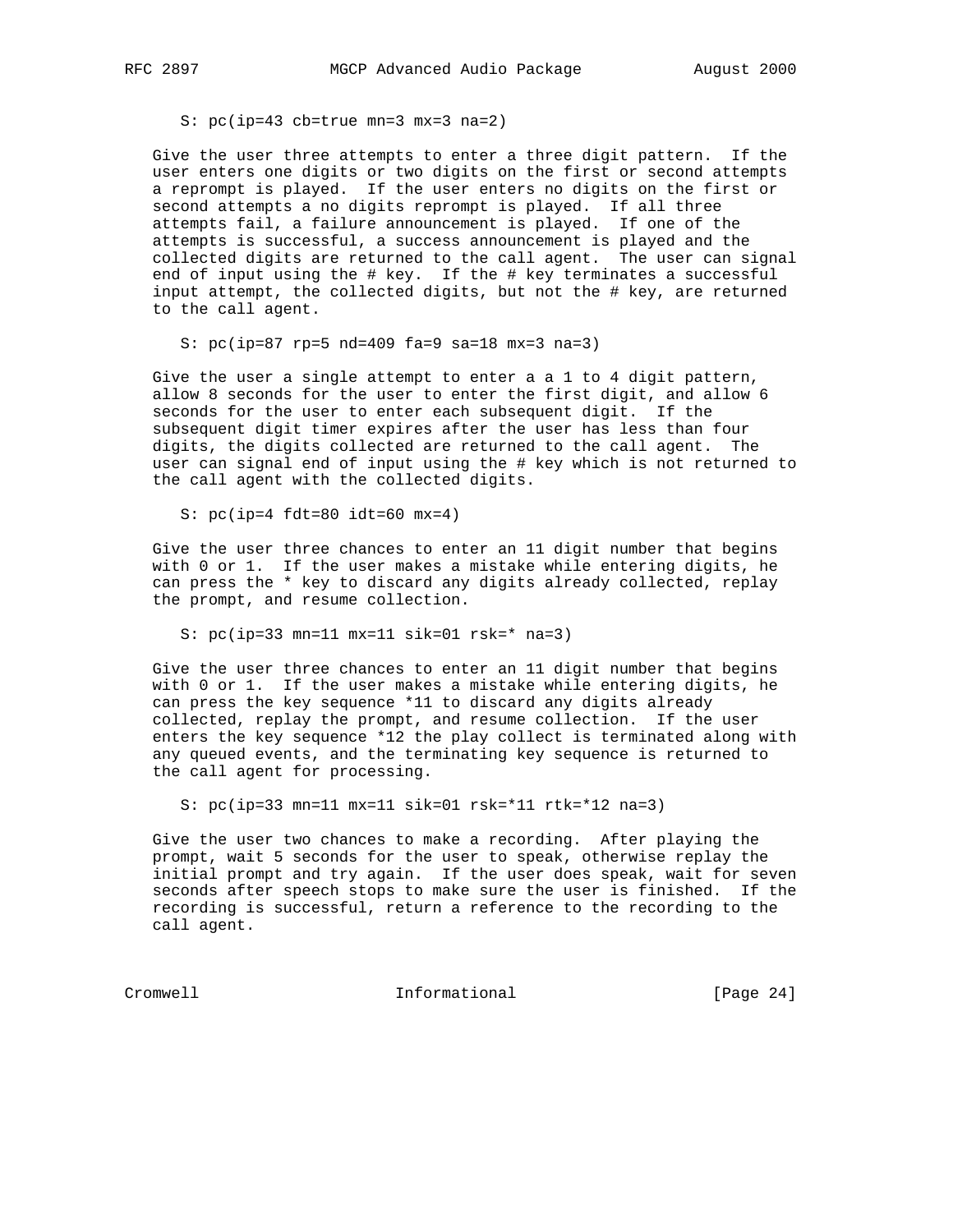S: pr(ip=6 prt=50 pst=70 na=2)

Play an announcement in the default language:

 $S: pa(an=5)$ 

 Play the same announcement the English. In the first example, the selector applies to the an segment; in the second it applies to the pa operation. For these particular examples, the net effect is the same.

S: pa(an=5[Lang=eng]) or S: pa(an=5)[Lang=eng]

 Play an announcement in Danish using a female voice with a Cajun accent.

S: pa(an=6)[Lang=dan,gender=female,accent=cajun]

 Play the first part of an announcement in English, the second part in the default language, and the third part in French.

S: pa(an=5[Lang=eng],6,7[Language=fra])

Play an announcement with an embedded variable in English:

S: pa(an=5<101599>)[Lang=eng]

12. Formal Syntax Description

AudPkgEvent = PlayAnnouncement / PlayCollect / PlayRecord / OperationComplete / OperationFailed / EndSignal

PlayAnnouncement = [ AdvAudioPkgToken SLASH ] PlayAnnToken LPAREN PlayAnnParmList RPAREN [ OpSelectorList ]

PlayCollect = [ AdvAudioPkgToken SLASH ] PlayColToken LPAREN [ PlayColParmList ] RPAREN [ OpSelectorList ]

PlayRecord = [ AdvAudioPkgToken SLASH ] PlayRecToken LPAREN [ PlayRecParmList ] RPAREN [ OpSelectorList ]

OperationComplete = [ AdvAudioPkgToken SLASH ] OpCompleteToken LPAREN OpCompleteParmList RPAREN

OperationFailed = [ AdvAudioPkgToken SLASH ] OpFailedToken LPAREN ReturnCodeParm RPAREN

Cromwell Informational [Page 25]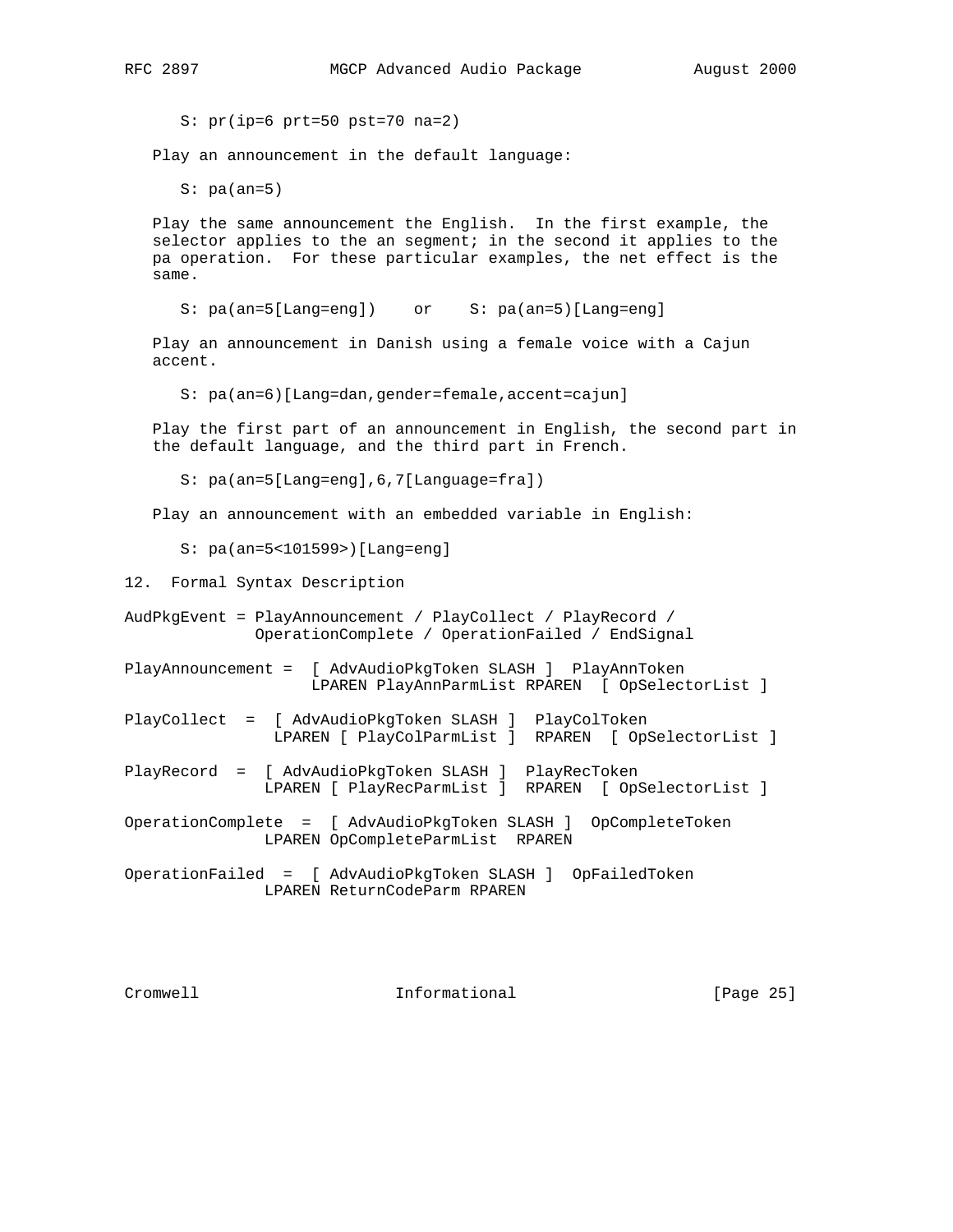- EndSignal = [ AdvAudioPkgToken SLASH ] EndSignalToken LPAREN SignalParm RPAREN
- OpSelectorList = LSQUARE OpSelector \*( COMMA OpSelector ) RSQUARE

OpSelector = NAME EQUALS NAME

PlayAnnParmList = PlayAnnParm \*( WSP PlayAnnParm )

PlayColParmList = PlayColParm \*( WSP PlayColParm )

PlayRecParmList = PlayRecParm \*( WSP PlayRecParm )

OpCompleteParmList = OpCompleteParm \*( WSP OpCompleteParm )

- PlayAnnParm = ( AnnouncementParm / IterationsParm / IntervalParm / DurationParm / SpeedParm / VolumeParm )
- PlayColParm = ( InitPromptParm / RepromptParm / NoDigitsParm / FailAnnParm / SuccessAnnParm / NoInterruptParm / SpeedParm / VolumeParm / ClearBufferParm / MaxDigitsParm / MinDigitsParm / DigitPatternParm / FirstDigitParm / InterDigitParm / ExtraDigitParm / RestartKeyParm / ReinputKeyParm / ReturnKeyParm / PosKeyParm / StopKeyParm / StartInputKeyParm / EndInputKeyParm / IncludeEndInputKey / NumAttemptsParm )
- PlayRecParm = ( InitPromptParm / RepromptParm / NoSpeechParm / FailAnnParm / SuccessAnnParm / NoInterruptParm / SpeedParm / VolumeParm / ClearBufferParm / PreSpeechParm / PostSpeechParm / RecordLenParm / RestartKeyParm / ReinputKeyParm / ReturnKeyParm / PosKeyParm / StopKeyParm / EndInputKeyParm / RecPersistParm / OverrideAudioParm / RestoreAudioParm / DeletePersistParm / NumAttemptsParm )
- OpCompleteParm = ( VoiceInterruptParm / IntKeySeqParm / NumAttemptsParm / AmtPlayedParm / DigitsColParm / RecordingIdParm / ReturnCodeParm )
- AnnouncementParm = AnParmToken EQUALS Segmentlist
- InitPromptParm = IpParmToken EQUALS Segmentlist

RepromptParm = RpParmToken EQUALS Segmentlist

Cromwell Informational [Page 26]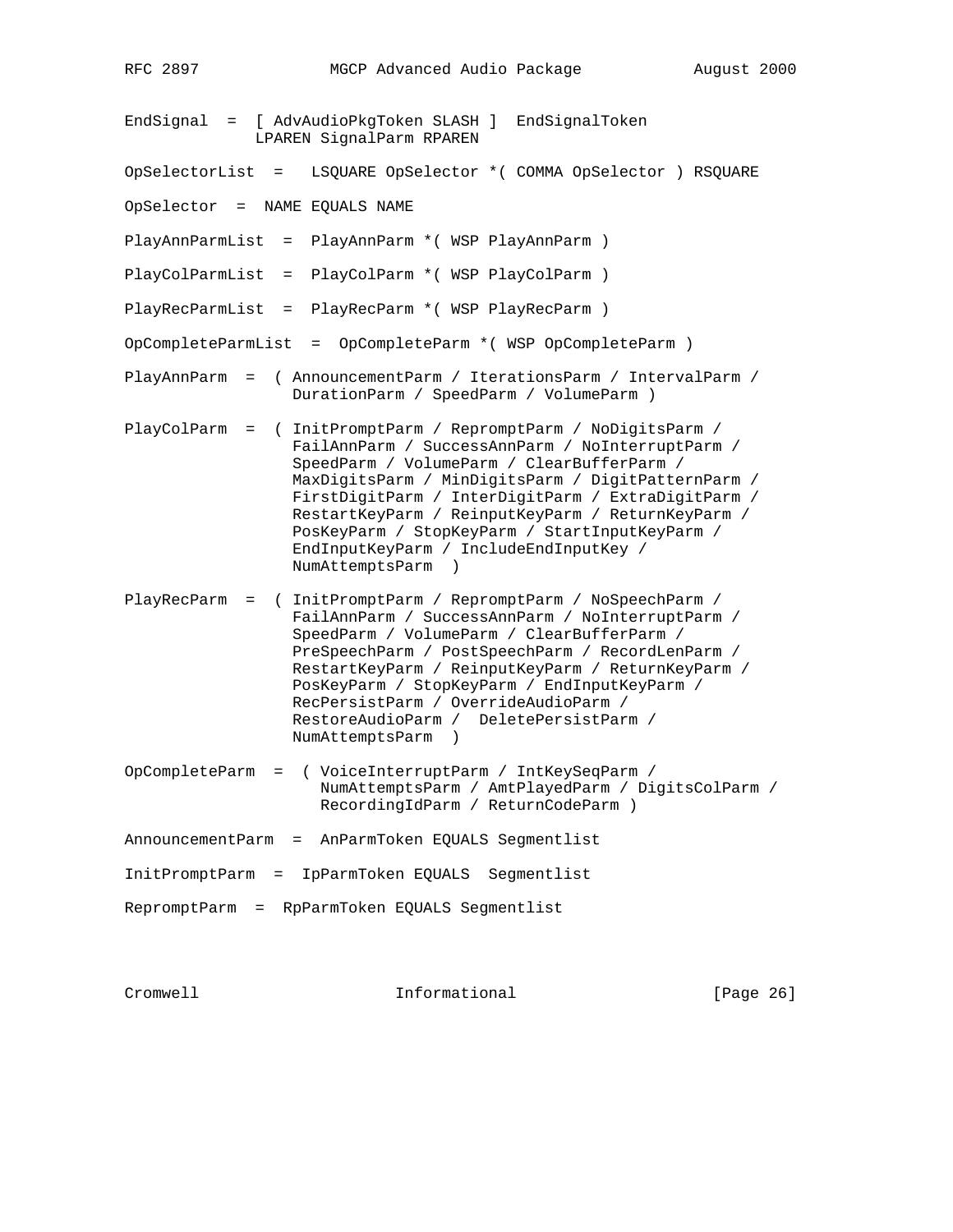| NoDigitsParm = NdParmToken EQUALS Segmentlist                 |
|---------------------------------------------------------------|
| NoSpeechParm = NsParmToken EQUALS Segmentlist                 |
| FailAnnParm = FaParmToken EQUALS Segmentlist                  |
| SuccessAnnParm = SaParmToken EQUALS Segmentlist               |
| DurationParm = DuParmToken EQUALS NUMBER                      |
| IterationsParm = ItParmToken EQUALS ( NUMBER / "-1" )         |
| IntervalParm = IvParmToken EQUALS NUMBER                      |
| SpeedParm = SpParmToken EQUALS SIGNEDINT                      |
| VolumeParm = VlParmToken EQUALS SIGNEDINT                     |
| NoInterruptParm = NiParmToken EQUALS BOOLSTR                  |
| ClearBufferParm = CbParmToken EQUALS BOOLSTR                  |
| MaxDigitsParm = MxParmToken EQUALS NUMBER                     |
| MinDigitsParm = MnParmToken EQUALS NUMBER                     |
| DigitPatternParm = DpParmToken EQUALS DIGITPATTERN            |
| FirstDigitParm = FdtParmToken EQUALS NUMBER                   |
| InterDigitParm = IdtParmToken EQUALS NUMBER                   |
| ExtraDigitParm = EdtParmToken EQUALS NUMBER                   |
| PreSpeechParm = PrtParmToken EQUALS NUMBER                    |
| PostSpeechParm = PstParmToken EQUALS NUMBER                   |
| RecordLenParm = RltParmToken EQUALS NUMBER                    |
| RestartKeyParm = RskParmToken EQUALS CommandKeySequence       |
| ReinputKeyParm = RikParmToken EQUALS CommandKeySequence       |
| ReturnKeyParm = RtkParmToken EQUALS CommandKeySequence        |
| PosKeyParm = PskParmToken EQUALS KeyPadKey COMMA PosKeyAction |

Cromwell **Informational** Informational [Page 27]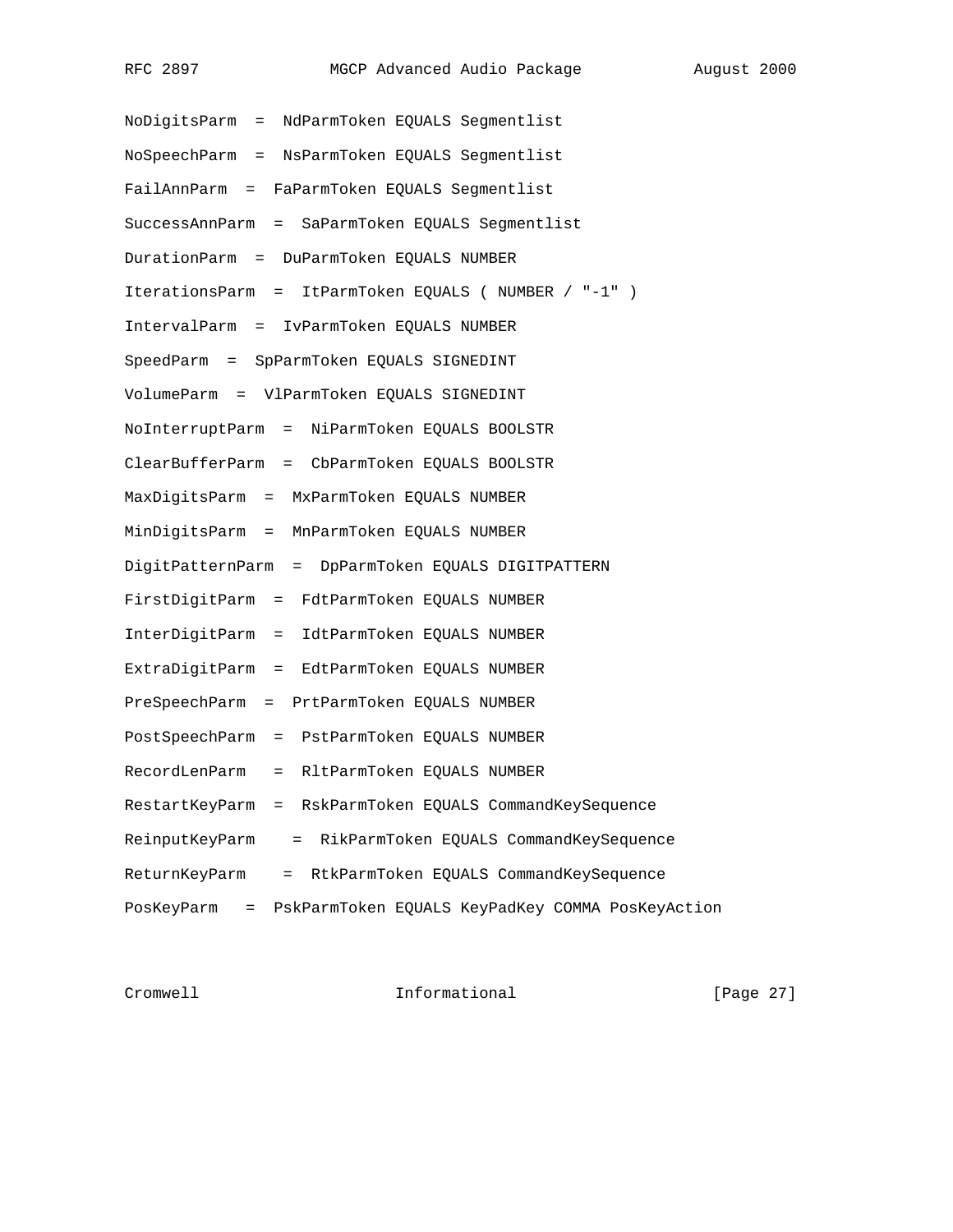| PosKeyAction = FirstSegmentToken / LastSegmentToken /<br>PreviousSegmentToken / NextSegmentToken /<br>CurrentSegmentToken          |
|------------------------------------------------------------------------------------------------------------------------------------|
| StopKeyParm = StkParmToken EQUALS KeyPadKey                                                                                        |
| StartInputKeyParm = SikParmToken EQUALS KeySet                                                                                     |
| EndInputKeyParm = EikParmToken EQUALS KeyPadKey                                                                                    |
| IncludeEndinputKey = IekParmToken EQUALS BOOLSTR                                                                                   |
| RecPersistParm = RpaParmToken EQUALS BOOLSTR                                                                                       |
| OverrideAudioParm = OaParmToken EQUALS SEGID                                                                                       |
| RestoreAudioParm = RaParmToken EQUALS SEGID                                                                                        |
| DeletePersistParm = DpaParmToken EQUALS SEGID                                                                                      |
| NumAttemptsParm = NaParmToken EQUALS NUMBER                                                                                        |
| VoiceInterruptParm = ViParmToken EQUALS BOOLSTR                                                                                    |
| IntKeySeqParm = IkParmToken EQUALS CommandKeySequence                                                                              |
| AmtPlayedParm = ApParmToken EQUALS NUMBER                                                                                          |
| DigitsColParm = DcParmToken EQUALS KeySequence                                                                                     |
| RecordingIdParm = RiParmToken EQUALS NUMBER                                                                                        |
| ReturnCodeParm = RcParmToken EQUALS 3*3(DIGIT)                                                                                     |
| KeyPadKey = "1" / "2" / "3" / "4" / "5" / "6" / "7" / "8" / "9" /<br>$\begin{array}{ccccc} n & \star & n & / & n \# n \end{array}$ |
| $CommandKeySequence = 1*3(KeyPadKey)$                                                                                              |
| KeySequence = 1*64(KeyPadKey)                                                                                                      |
| $KeySet = 1*11(KeyPadKey)$                                                                                                         |
| SignalParm = SgParmToken EQUALS ( PlayAnnToken / PlayColToken /<br>PlayRecToken ) RPAREN                                           |
| Segmentlist = SegmentDescriptor * ( COMMA SegmentDescriptor )                                                                      |

Cromwell **Informational** Informational [Page 28]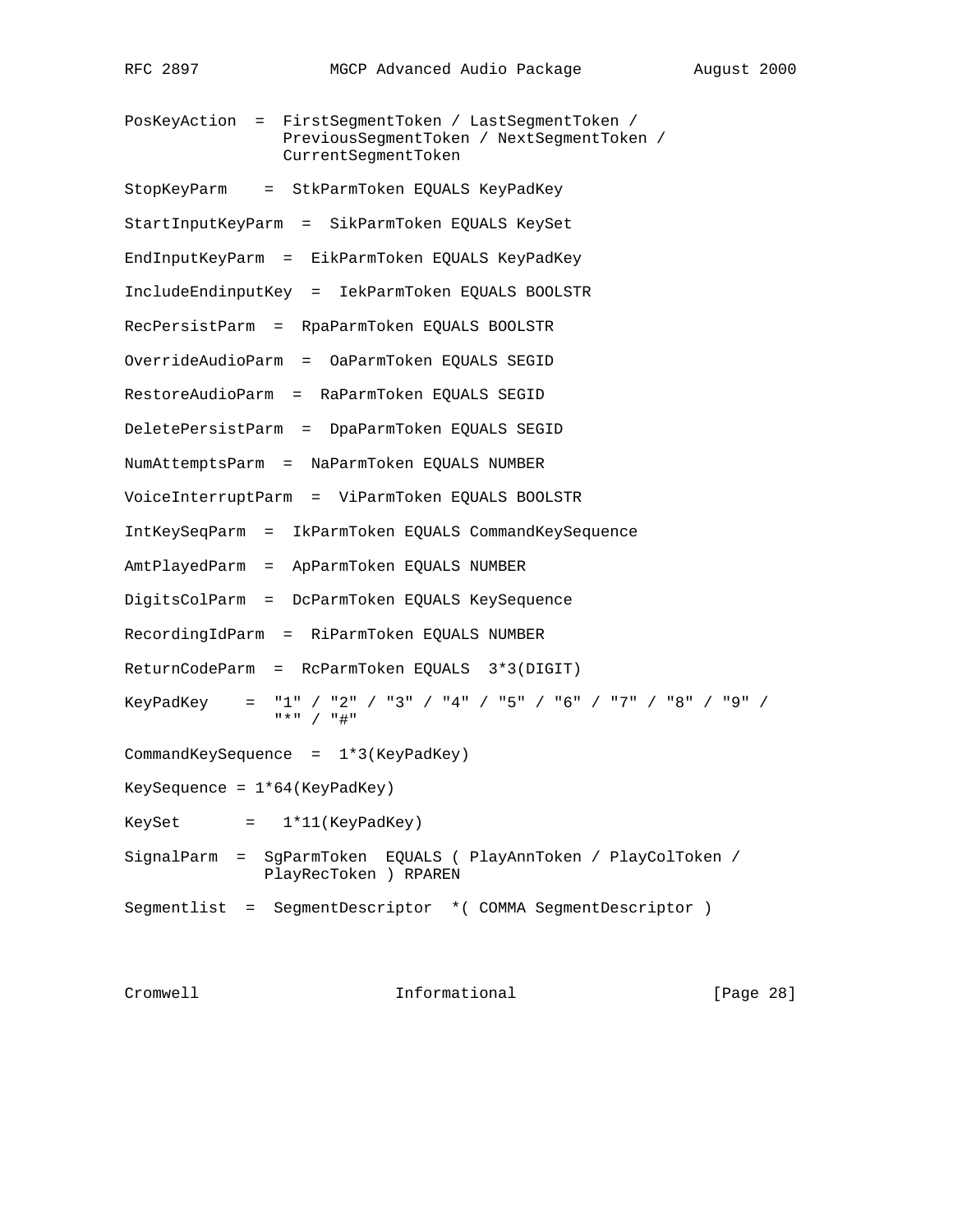```
RFC 2897 MGCP Advanced Audio Package August 2000
SegmentDescriptor = ( ( SegmentId [ EmbedVarList ]
                          [ SegSelectorList ] ) /
                        ( TextToSpeechSeg [ SegSelectorList ] ) /
                        ( DisplayTextSeg [ SegSelectorList ] ) /
                        ( VariableSeg [ SegSelectorList ] ) /
                          SilenceSeg )
SegmentId = ( Segid / Alias )
TextToSpeechSeg = TextToSpeechSegToken LPAREN NAME RPAREN
DisplayTextSeg = DisplayTextSegToken LPAREN NAME RPAREN
SilenceSeg = SilenceSegToken LPAREN NAME RPAREN
VariableSeg = VariableSegToken LPAREN FullSpecVar RPAREN
Segid = NUMBER
Alias = SLASH NAME SLASH
EmbedVarList = LANGLE NAME *( COMMA NAME ) RANGLE
SegSelectorList = LSQUARE SegSelector *( COMMA SegSelector ) RSQUARE
SegSelector = NAME EQUALS NAME
FullSpecVar = ( DateVariable / DigitsVariable / DurationVariable /
                  MonthVariable / MoneyVariable / NumberVariable /
                  SilenceVariable / StringVariable / TextVariable /
                  TimeVariable / WeekdayVariable )
DateVariable = DateVarToken COMMA NullStrToken COMMA Date
Date = 8*8(DIGIT)DigitsVariable = DigitsVarToken COMMA (NorthAmericanDnToken /
                   GenericDigitsToken) COMMA NUMBER
DurationVariable = DurationVarToken COMMA NullStrToken COMMA NUMBER
```
MoneyVariable = MoneyVarToken COMMA 3\*3(ALPHA) COMMA OPTSIGNEDINT

MonthVariable = MonthVarToken COMMA NullStrToken COMMA Month

Month = "01" / "02" / "03" / "04" / "05" / "06" / "07" / "08" / "09" / "10" / "11" / "12"

| Cromwell | Informational | [Page 29] |  |
|----------|---------------|-----------|--|
|----------|---------------|-----------|--|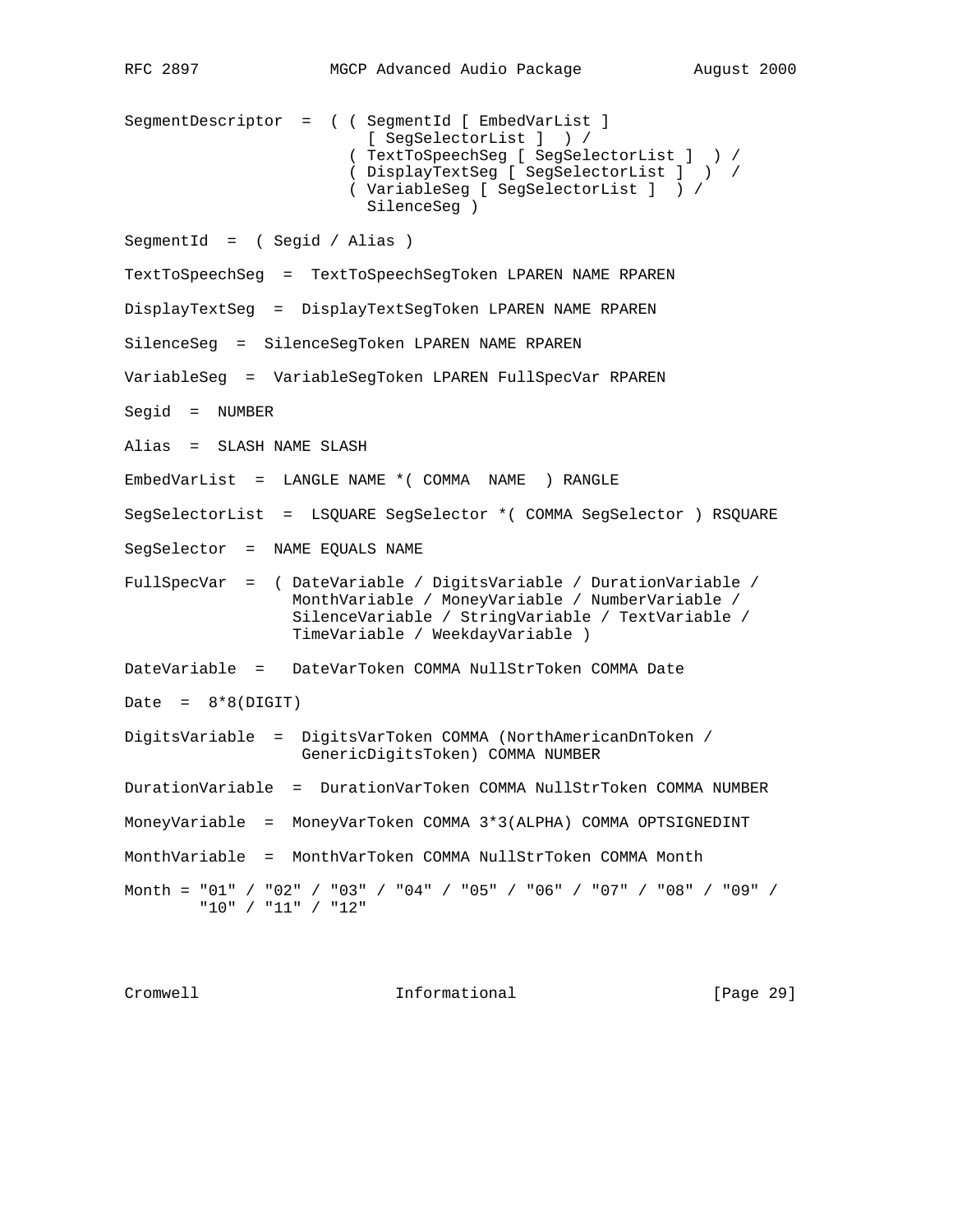| RFC 2897                   |            |              | MGCP Advanced Audio Package      |                                                                                            | August 2000 |
|----------------------------|------------|--------------|----------------------------------|--------------------------------------------------------------------------------------------|-------------|
|                            |            |              |                                  |                                                                                            |             |
| NumberVariable             | $=$        |              | OrdinalNumberToken COMMA NUMBER) | (NumberVarToken COMMA CardinalNumberToken COMMA<br>OPTSIGNEDINT) / (NumberVarToken COMMA   |             |
|                            |            |              |                                  | SilenceVariable = SilenceVarToken COMMA NullStrToken COMMA NUMBER                          |             |
| StringVariable             | $=$        |              | OrdinalNumberToken) COMMA NUMBER | StringVarToken COMMA NullStrToken COMMA * (KeyPadKey)                                      |             |
|                            |            |              |                                  | SilenceVariable = SilenceVarToken COMMA NullStrToken COMMA NUMBER                          |             |
| StringVariable             |            |              | *(KeyPadKey)                     | = StringVarToken COMMA NullStrToken COMMA                                                  |             |
| TextVariable               | $=$        |              | TextToSpeechToken) COMMA NAME    | TextVarToken COMMA (DisplayTextToken /                                                     |             |
| TimeVariable               | $=$        |              |                                  | TimeVarToken COMMA (TwelveHourFormatToken /<br>TwentyFourHourFormatToken) COMMA 4*4(DIGIT) |             |
| WeekdayVariable            |            | $=$          |                                  | WeekdayVarToken COMMA NullStrToken COMMA NAME                                              |             |
| AdvAudioPkqToken           |            | $=$          | " A "                            |                                                                                            |             |
| PlayAnnToken               |            | $=$          | "pa"                             |                                                                                            |             |
| PlayColToken               |            | $=$          | "pc"                             |                                                                                            |             |
| PlayRecToken               |            | $=$          | "pr"                             |                                                                                            |             |
| OpCompleteToken            |            | $=$          | $"$ OC $"$                       |                                                                                            |             |
| OpFailedToken              |            | $=$          | "of"                             |                                                                                            |             |
| EndSignalToken             |            | $=$          | "es"                             |                                                                                            |             |
| TextToSpeechSegToken       |            | $=$          | "ts"                             |                                                                                            |             |
| DisplayTextSegToken        |            | $=$          | "dt"                             |                                                                                            |             |
| SilenceSegToken            |            | $=$          | "si"                             |                                                                                            |             |
| VariableSegToken           |            | $=$          | "vb"                             |                                                                                            |             |
| AnParmToken                | $=$        | "an"         |                                  |                                                                                            |             |
| IpParmToken                |            | $=$ "ip"     |                                  |                                                                                            |             |
| --<br>RpParmToken          | $=$        | "rp"         |                                  |                                                                                            |             |
| NdParmToken                | $=$        | "nd"         |                                  |                                                                                            |             |
| NsParmToken =              |            | "ns"         |                                  |                                                                                            |             |
| FaParmToken                | =          | "fa"         |                                  |                                                                                            |             |
| SaParmToken<br>NiParmToken | Ξ          | "sa"<br>"ni" |                                  |                                                                                            |             |
| ItParmToken                | Ξ          | "it"         |                                  |                                                                                            |             |
| IvParmToken                | $=$<br>$=$ | "iv"         |                                  |                                                                                            |             |
| DuParmToken                | $=$        | "du"         |                                  |                                                                                            |             |
| SpParmToken                | $=$        | "sp"         |                                  |                                                                                            |             |
| VlParmToken                | $=$        | "vl"         |                                  |                                                                                            |             |
| CbParmToken                | $=$        | "cb"         |                                  |                                                                                            |             |
| MxParmToken                | $=$        | "mx"         |                                  |                                                                                            |             |
|                            |            |              |                                  |                                                                                            |             |

Cromwell **Informational Informational** [Page 30]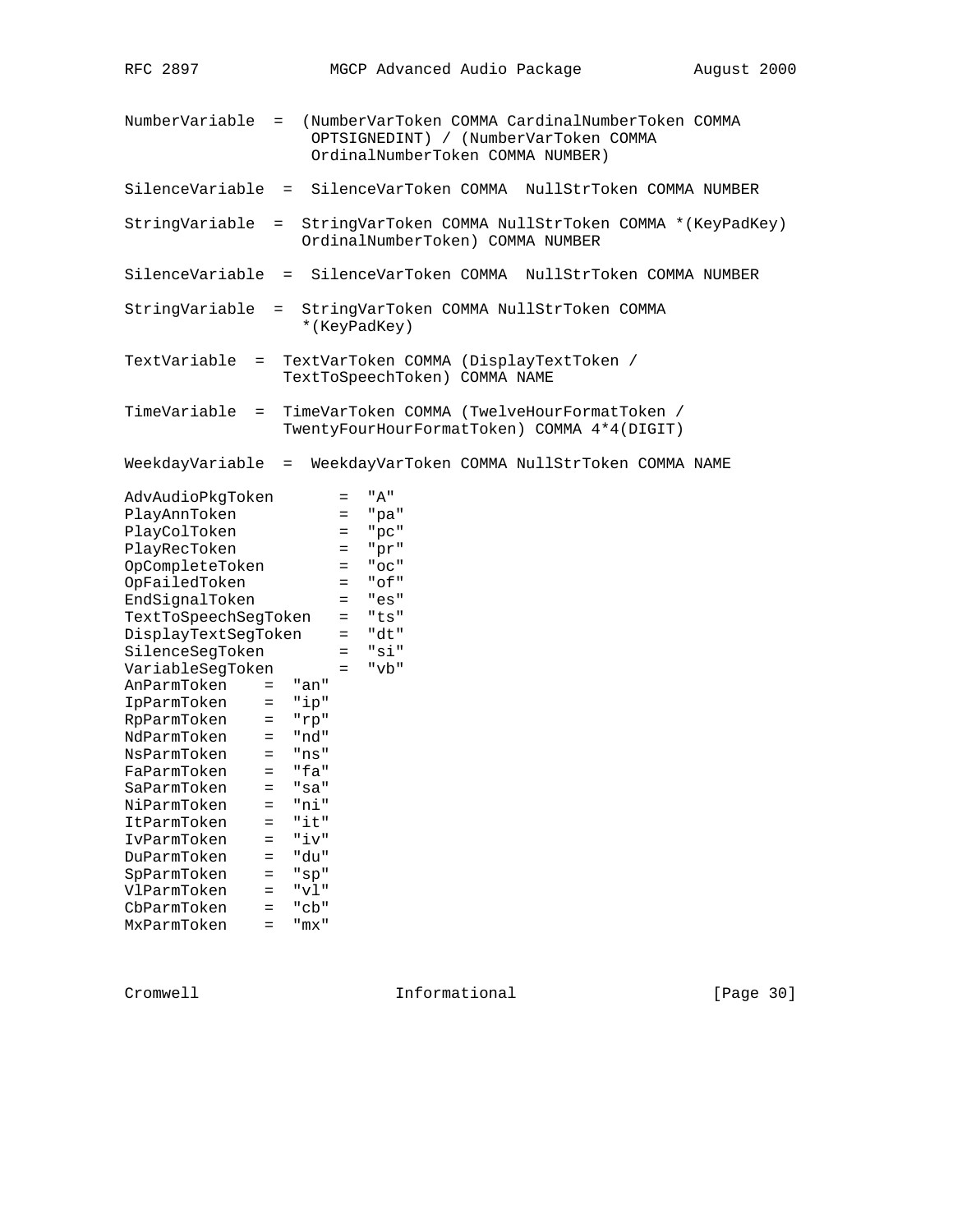| MnParmToken               | $=$ | " mn " |       |     |           |
|---------------------------|-----|--------|-------|-----|-----------|
| DpParmToken               | =   | "dp"   |       |     |           |
| FdtParmToken              | $=$ | "fdt"  |       |     |           |
| IdtParmToken              | $=$ | "idt"  |       |     |           |
| EdtParmToken              | $=$ | "edt"  |       |     |           |
| PrtParmToken              |     |        |       |     |           |
| PstParmToken              | $=$ | "prt"  |       |     |           |
|                           | $=$ | "pst"  |       |     |           |
| RltParmToken              | $=$ | "rlt"  |       |     |           |
| RskParmToken              | $=$ | "rsk"  |       |     |           |
| RikParmToken              | $=$ | "rik"  |       |     |           |
| RtkParmToken              | $=$ | "rtk"  |       |     |           |
| PskParmToken              | $=$ | "psk"  |       |     |           |
| StkParmToken              | $=$ | "stk"  |       |     |           |
| SikParmToken              | =   | "sik"  |       |     |           |
| EikParmToken              | $=$ | "eik"  |       |     |           |
| IekParmToken              | $=$ | "iek"  |       |     |           |
| RpaParmToken              | $=$ | "rpa"  |       |     |           |
| DpaParmToken              | $=$ | "dpa"  |       |     |           |
| OaParmToken               | =   | "oa"   |       |     |           |
| RaParmToken               | =   | "ra"   |       |     |           |
| NaParmToken               | $=$ | "na"   |       |     |           |
| RidParmToken              | $=$ | "rid"  |       |     |           |
| ViParmToken               | =   | "vi"   |       |     |           |
| IkParmToken               | $=$ | "ik"   |       |     |           |
| ApParmToken               | =   | "ap"   |       |     |           |
| DcParmToken               |     | "dc"   |       |     |           |
| RiParmToken               | $=$ | "ri"   |       |     |           |
| RcParmToken               | $=$ | "rc"   |       |     |           |
| SqParmToken               | $=$ | "sg"   |       |     |           |
| DateVarToken              |     | $=$    | "dat" |     |           |
| DigitsVarToken            |     | $=$    | "dig" |     |           |
| DuratioNVarToken          |     | =      | "dur" |     |           |
| MoneyVarToken             |     | =      | "mny" |     |           |
| MonthVarToken             |     | =      | "mth" |     |           |
| NumberVarToken            |     | Ξ      | "num" |     |           |
| SilenceVarToken           |     | =      | "sil" |     |           |
| StringVarToken            |     | =      | "str" |     |           |
| TextVarToken              |     | Ξ      | "txt" |     |           |
| TimeVarToken              |     | $=$    | "tme" |     |           |
| WeekdayVarToken           |     | $=$    | "wkd" |     |           |
| GenericDigitsToken        |     |        |       |     | "gen"     |
| NorthAmericanDnSToken     |     |        |       | $=$ | "ndn"     |
| CardinalNumberToken       |     |        |       |     | "crd"     |
| OrdinalNumberToken        |     |        |       | =   | "ord"     |
| DisplayTextToken          |     |        |       |     | "dsp"     |
| TextToSpeechToken         |     |        |       |     | "spk"     |
| TwelveHourFormatToken     |     |        |       | $=$ | " $t12$ " |
| TwentyFourHourFormatToken |     |        |       | $=$ | "t24"     |
|                           |     |        |       |     |           |

Cromwell **Informational** Informational [Page 31]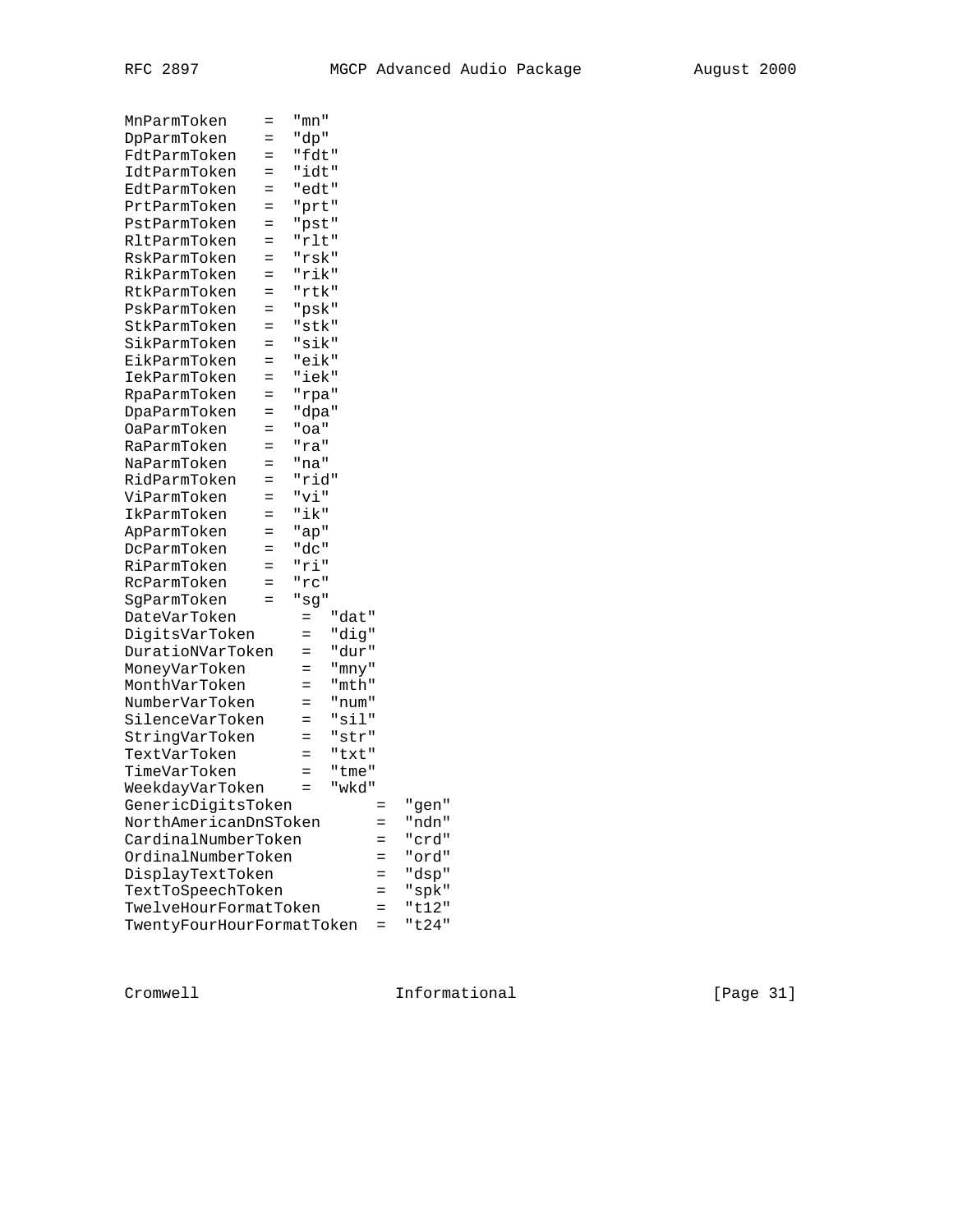| NullStrToken = "null"                                                                                                                                                                                                                                                                                                                                                                                                                                                   |     |                                               |           |  |  |
|-------------------------------------------------------------------------------------------------------------------------------------------------------------------------------------------------------------------------------------------------------------------------------------------------------------------------------------------------------------------------------------------------------------------------------------------------------------------------|-----|-----------------------------------------------|-----------|--|--|
| FirstSegmentToken = "fst"                                                                                                                                                                                                                                                                                                                                                                                                                                               |     |                                               |           |  |  |
| LastSegmentToken                                                                                                                                                                                                                                                                                                                                                                                                                                                        |     |                                               | $=$ "lst" |  |  |
| PreviousSegmentToken = "prv"                                                                                                                                                                                                                                                                                                                                                                                                                                            |     |                                               |           |  |  |
| NextSeqmentToken                                                                                                                                                                                                                                                                                                                                                                                                                                                        |     | $=$ "nxt"                                     |           |  |  |
| CurrentSegmentToken = "cur"                                                                                                                                                                                                                                                                                                                                                                                                                                             |     |                                               |           |  |  |
| BOOLSTR                                                                                                                                                                                                                                                                                                                                                                                                                                                                 |     | = "true" / "false"                            |           |  |  |
|                                                                                                                                                                                                                                                                                                                                                                                                                                                                         |     |                                               |           |  |  |
| NAME                                                                                                                                                                                                                                                                                                                                                                                                                                                                    |     | $= 1*64$ (NAMECHAR)                           |           |  |  |
| NUMBER                                                                                                                                                                                                                                                                                                                                                                                                                                                                  |     | $=$ DIGIT *31(DIGIT)                          |           |  |  |
| SIGNEDINT $=$ $(*+" / "-" )$ DIGIT *31(DIGIT)                                                                                                                                                                                                                                                                                                                                                                                                                           |     |                                               |           |  |  |
| OPTSIGNEDINT = $[$ "+" / "-"] DIGIT *31(DIGIT)                                                                                                                                                                                                                                                                                                                                                                                                                          |     |                                               |           |  |  |
| EQUALS                                                                                                                                                                                                                                                                                                                                                                                                                                                                  |     | $=$ $" ="$                                    |           |  |  |
| COMMA                                                                                                                                                                                                                                                                                                                                                                                                                                                                   |     | $=$ $\frac{1}{2}$ $\frac{1}{2}$ $\frac{1}{2}$ |           |  |  |
| $\mathcal{L} = \mathcal{L} \mathcal{L} \mathcal{L} \mathcal{L} \mathcal{L} \mathcal{L} \mathcal{L} \mathcal{L} \mathcal{L} \mathcal{L} \mathcal{L} \mathcal{L} \mathcal{L} \mathcal{L} \mathcal{L} \mathcal{L} \mathcal{L} \mathcal{L} \mathcal{L} \mathcal{L} \mathcal{L} \mathcal{L} \mathcal{L} \mathcal{L} \mathcal{L} \mathcal{L} \mathcal{L} \mathcal{L} \mathcal{L} \mathcal{L} \mathcal{L} \mathcal{L} \mathcal{L} \mathcal{L} \mathcal{L} \mathcal$<br>LSQUARE |     |                                               |           |  |  |
| $\mathcal{L} = \mathcal{L} \mathcal{L} \mathcal{L} \mathcal{L} \mathcal{L} \mathcal{L} \mathcal{L} \mathcal{L} \mathcal{L} \mathcal{L} \mathcal{L} \mathcal{L} \mathcal{L} \mathcal{L} \mathcal{L} \mathcal{L} \mathcal{L} \mathcal{L} \mathcal{L} \mathcal{L} \mathcal{L} \mathcal{L} \mathcal{L} \mathcal{L} \mathcal{L} \mathcal{L} \mathcal{L} \mathcal{L} \mathcal{L} \mathcal{L} \mathcal{L} \mathcal{L} \mathcal{L} \mathcal{L} \mathcal{L} \mathcal$<br>RSQUARE |     |                                               |           |  |  |
| LANGLE                                                                                                                                                                                                                                                                                                                                                                                                                                                                  |     | $=$ $"$ $<$ "                                 |           |  |  |
| RANGLE                                                                                                                                                                                                                                                                                                                                                                                                                                                                  |     | $=$ $">$ "                                    |           |  |  |
| LPAREN                                                                                                                                                                                                                                                                                                                                                                                                                                                                  |     | $=$ " ("                                      |           |  |  |
| RPAREN                                                                                                                                                                                                                                                                                                                                                                                                                                                                  |     | $=$ " )"                                      |           |  |  |
| SLASH                                                                                                                                                                                                                                                                                                                                                                                                                                                                   |     | $=$ "/"                                       |           |  |  |
| WSP                                                                                                                                                                                                                                                                                                                                                                                                                                                                     | $=$ | SP / HTAB                                     |           |  |  |

# 13. References

- [1] Bradner, S., "Key words for use in RFCs to Indicate Requirement Levels", BCP 14, RFC 2119, March 1997.
	- [2] Arango, M., Dugan, A., Elliott, I., Huitema, C. and S. Pickett, "Media Gateway Control Protocol (MGCP) Version 0.1", RFC 2705, October 1999.
	- [3] Cromwell, D. and M. Durling, "Requirements For Control Of A Media Services Function", Version 0.0, Work in Progres..
	- [4] ISO 639-2, "Code For The Representation Of Names Of Languages", 1998.
	- [5] ISO 4217, "Currency And Funds Code List", 1981.
	- [6] Cuervo, F., Hill, B., Greene, N., Huitema, C., Rayhan, A., Rosen, B. and J. Segers, "Megaco Protocol", RFC 2885, August 2000.
	- [7] ISO 8601, "International Date and Time Notation", 1998.

## Cromwell Informational [Page 32]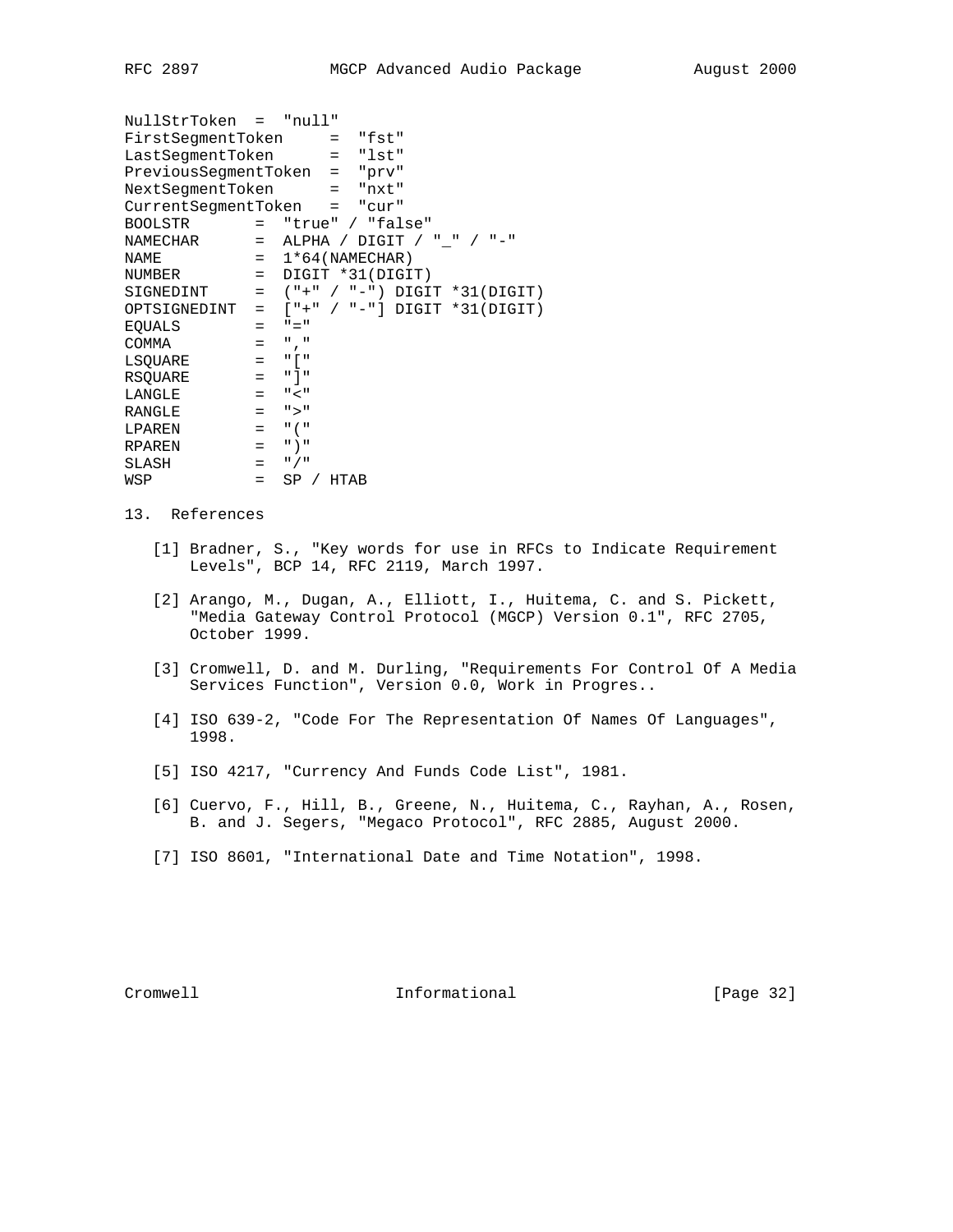14. Author's Address

 David Cromwell Nortel Networks Box 13478 35 Davis Drive Research Triangle Park, NC 27709

 Phone: 919-991-8870 EMail: cromwell@nortelnetworks.com

Cromwell Informational [Page 33]